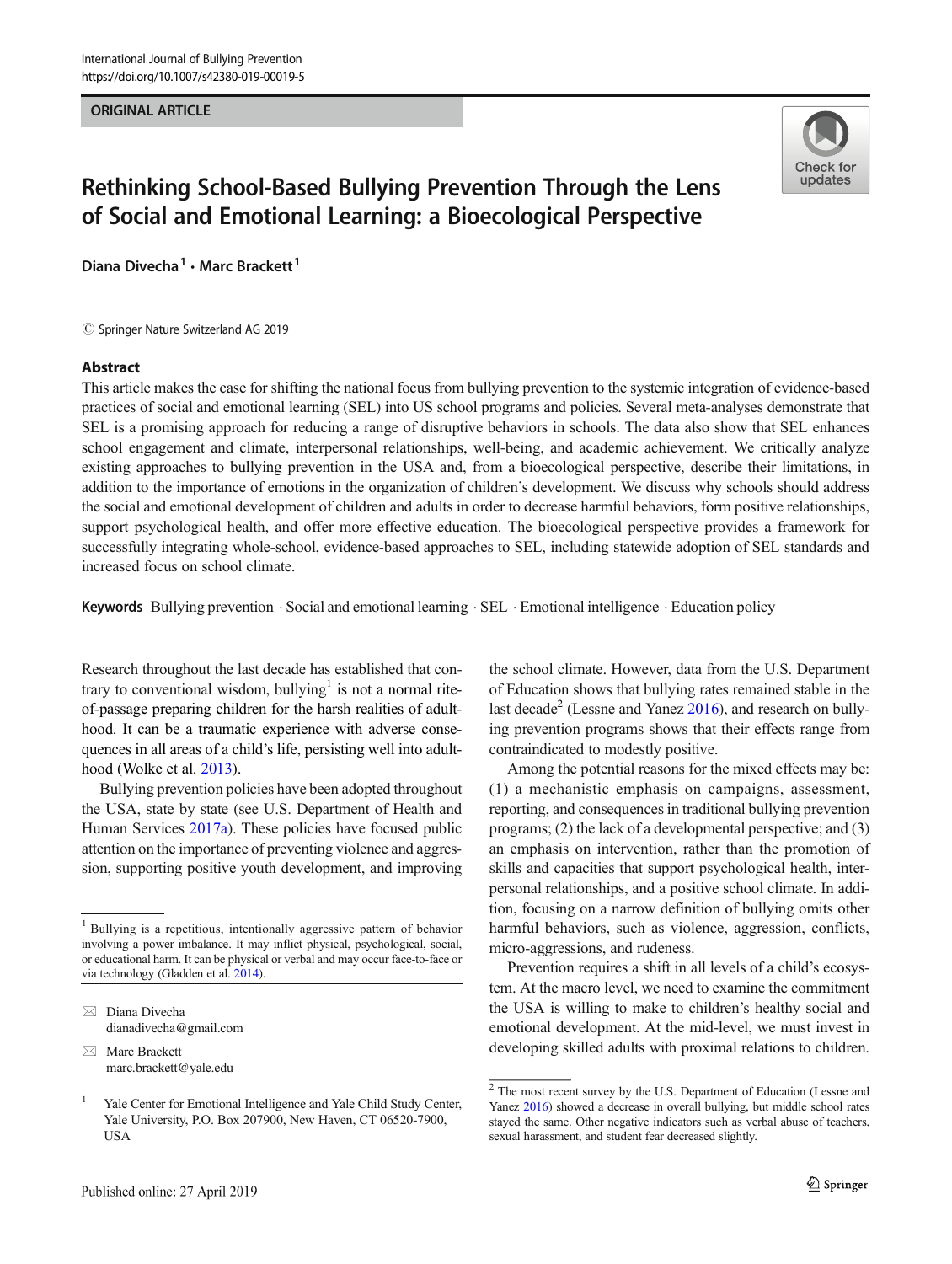At the micro-level, we need to address children's individual needs, including those who engage in bullying behavior, as well as the targets of, and witnesses to bullying.

The goal of this article is to propose a shift in US policy focus, from bullying prevention to the systemic integration of evidencebased practices of social and emotional learning (SEL) into school programs and policies. SEL involves the teaching of skills, including self-awareness, self-management, social awareness, responsible decision-making, and relationship management (CASEL [2015](#page-14-0)). A meta-analysis of 213 school-based SEL programs involving 270,034 kindergarten through high school students reported significant positive effects of SEL programs on students' social and emotional skills (mean effect size  $(ES) = .57$ ), attitudes toward self and others  $(ES = 0.23)$ , and social behaviors  $(ES = 0.24)$ . In addition, significant reductions occurred in conduct problems  $(ES = 0.22)$  and emotional distress  $(ES = 0.24)$ . (Conduct problems included bullying and a range of other disruptive behaviors.) Academic performance, assessed in a subset of studies involving 135,396 students, significantly improved an average of 11 percentile points  $(ES = 0.27)$ . These significant effects continued an average of at least one and onehalf years according to a subset of 33 studies, though the effect sizes diminished over time  $(EF = .32$  to .11) (Durlak et al. [2011\)](#page-15-0). A second major review of five meta-analyses of universal school-based SEL programs also showed modest promise for promoting positive skills and reducing behavioral risk. Examining 300 studies and involving more than 300,000 students, the review showed that SEL programming significantly reduced measures of aggression and disruptive behavior, though effect sizes were modest  $(ES = 0.21$  to 0.26). Intervention effects were comparable, regardless of gender, ethnicity, or school setting. Socioeconomic level did not make a difference, or slightly favored those from a lower economic class; age was a moderator in only one of the five reviews (Domitrovich et al. [2017](#page-15-0)). A meta-analysis of 82 SEL studies showed that the positive effects of SEL on social and emotional skills  $(ES = 0.23)$  and disruptive behaviors including bullying  $(ES = 0.14)$  remained small but significant at a mean two-year follow-up (Taylor et al. [2017\)](#page-19-0). Indeed, a meta-analysis of 18 studies showed that: self-oriented personal competencies were protective against becoming a victim of bullying; social competence and academic performance were protective against becoming a bully; and positive peer interactions were protective against becoming a bully/victim (Zych et al. [2018\)](#page-20-0). In addition, a cost-benefit analysis of six SEL programs found them to be good investments, with \$11 saved for every \$1 spent (Belfield et al. [2015](#page-14-0)). In other words, while SEL shows compelling promise for cultivating positive social and emotional skills, it also confers modest, but significant positive impact on a wide range of behavioral issues and academic performance, making it a cost-effective approach supporting students' psychological health.

In this article, we begin with a critical analysis of current bullying prevention programs (BPP) and policies throughout

the USA, and describe their limitations from a bioecological perspective. Next, we present a case for addressing the social and emotional skills of children and adults in order to decrease bullying, form positive relationships, and provide effective teaching and learning. Finally, we employ the bioecological perspective to present a framework and recommendations for successfully integrating whole-school, evidence-based approaches to SEL. Recommendations include statewide adoption of SEL standards, an increased focus on school climate, SEL training dedicated to developing educator and family member skills to facilitate co-construction, modeling, and delivery of effective SEL practices; and implementation of developmentally and culturally responsive SEL interventions for children and youth.

### Bullying Prevention Programs: Mechanisms of Change and Outcomes

In the last decade, every state in the USA has passed legislation outlawing bullying or provided school districts with model policies designed to prevent it. Laws and policies vary widely, yet the majority focus on definitions, sanctions, referrals, reporting, and recording (Sacco et al. [2012;](#page-18-0) U.S. Department of Health and Human Services [2017a\)](#page-19-0).

Bullying rates began to decrease in the early 1990s, when BPPs were initiated, but since then, the rates have remained largely stable. The most recent national survey reported a slight decrease in overall bullying, but bullying among middle schoolers remained stubbornly consistent (see Zhang et al. [2016\)](#page-20-0). And, bullying incidents are likely underreported; one evaluation found that 64% of students who experienced bullying did not report it (Petrosino et al. [2010\)](#page-18-0).

Approximately one decade ago, six major reviews or metaanalyses of the effectiveness of BPPs drew cautionary conclusions: effects ranged from iatrogenic (bullying increased) (e.g., Baldry and Farrington [2007](#page-13-0); Vreeman and Carroll [2007;](#page-19-0) Smith et al. [2004](#page-19-0); Ttofi and Farrington [2011\)](#page-19-0), to negligible or "too small to be practically significant" (e.g., Ferguson et al. [2007;](#page-16-0) Merrell et al. [2008](#page-17-0); Smith et al. [2004\)](#page-19-0), to small positive effects (e.g., Vreeman and Carroll [2007\)](#page-19-0). Baldry and Farrington [\(2007\)](#page-13-0) found that eight of the 16 studies they included produced desirable effect sizes (a 10 % or greater reduction in bullying), but mostly in other countries. Among the US studies, one showed a 6% reduction in bullying; the other revealed a 1% increase in bullying behavior.

Additional meta-analyses have found more positive effects of anti-bullying programs. One meta-analysis including 44 evaluations found programs effective for reducing bullying by 20–23% (odds ratio  $(OR) = 1.36$ ), and victimization by  $17-20\%$  (OR = 1.29) (Farrington and Ttofi [2009;](#page-16-0) Ttofi and Farrington [2011](#page-19-0)). A second study of 100 evaluations concluded that programs reduced perpetration by  $19-20\%$  (OR =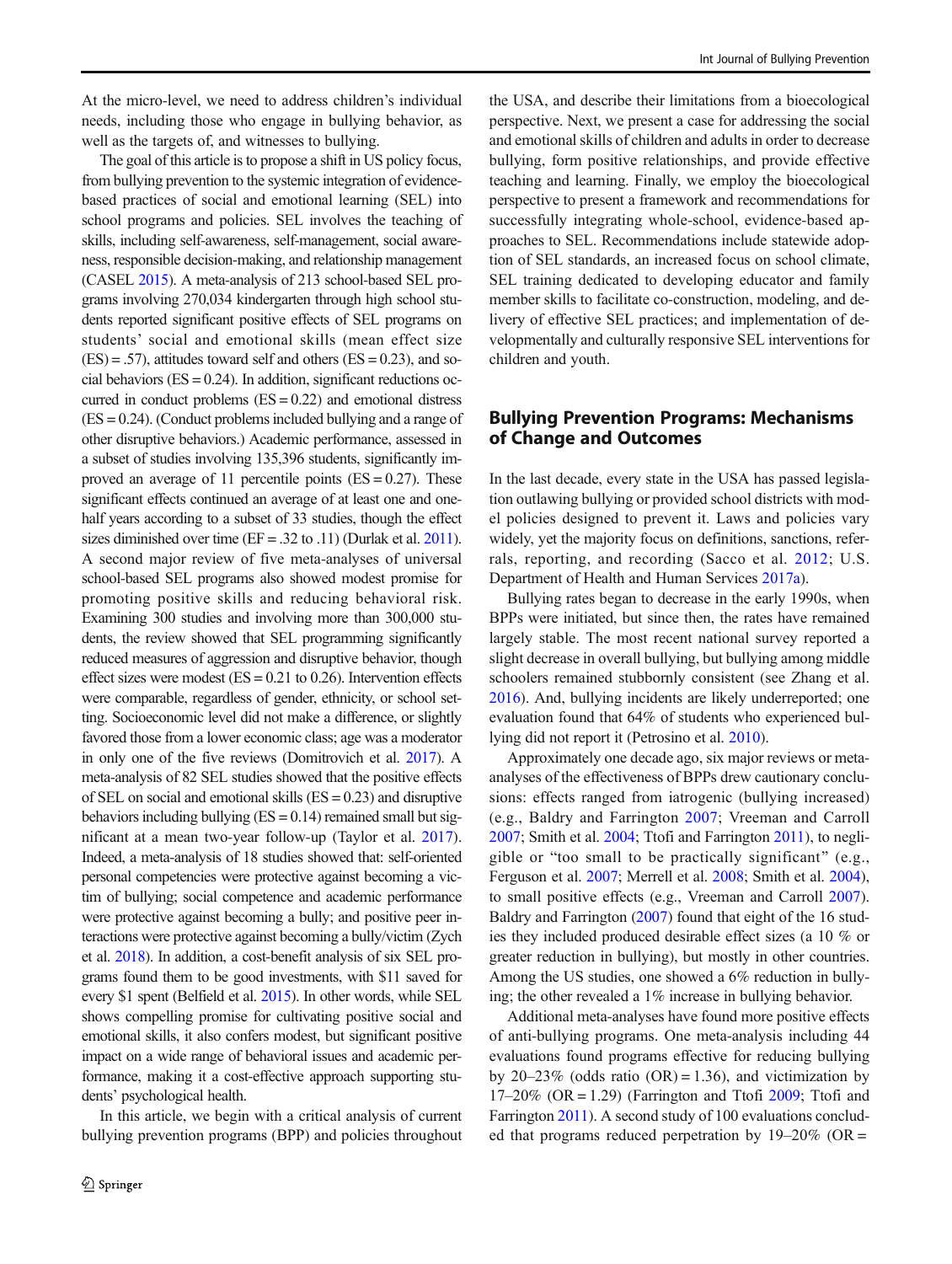1.209–1.324) and victimization by  $15-16\%$  (OR = 1.244– 1.248) (Gaffney et al. [2018a\)](#page-16-0). A third meta-analysis of six anti-bullying programs showed that programs were effective in reducing victimization by  $17\%$  (OR = 0.83) (Langford et al. [2015\)](#page-17-0). The most promising features of effective programming include schoolwide approaches combined with targeted interventions; a public health, three-tiered model (response to intervention model); procedures ensuring higher dosage, greater fidelity, and sustainability; multiple activities engaging many stakeholders at multiple levels; parent training; and consistent supervision, classroom management, and discipline (Bradshaw [2015](#page-14-0); Cohen et al. [2015\)](#page-14-0).

Numerous BPPs are currently used with varied mechanisms of change. Earlier programs tended to rely on punishment, consequences, or classic behavior management; more recent initiatives teach social cognition, rely on the peer group, focus on relationship repair, add a component of SEL, or attempt school-wide climate change. Many programs rely on mechanisms of change that are activated after-the-fact; hence, they are based on intervention, rather than prevention. Only programs that proactively build skills, teach replacement behaviors, and focus on creating a positive school climate should be considered preventative.

Examples of popular approaches, their mechanisms of change, and the evidence for their effectiveness follow. It should be noted that some programs specifically address bullying, while others address childhood aggression in general. We include the entire continuum, since the degree to which the etiologies, prognoses, or targeted interventions overlap is not well understood, yet schools are charged with addressing the full range of problematic behaviors.

Operant Conditioning and Information Dissemination The first widely used initiative was the Olweus Bullying Prevention Program (OBPP) and its offshoots. The mechanisms of change are primarily school-wide information dissemination about a new no-bullying stance at the systems level and improved supervision, identification, and punishment/consequences at the individual level (Olweus and Limber [2010b\)](#page-18-0). In the New National Initiative project, Olweus ([2005](#page-18-0)) reports that bullying reduced 42% among boys and 48% among girls, and victimization decreased 32% and 35% for boys and girls, respectively. Though successful in Norway where it originated, research efforts with elementary and middle school students in Seattle, South Carolina, and Philadelphia in the USA failed to yield significant results (see Olweus and Limber [2010a](#page-18-0)).

Positive Behavioral Intervention and Support (PBIS) uses behavior modification to reward good behavior and impose consequences for unwanted behavior. In addition, individualized interventions are created for at-risk students. Behavioral analysis approaches often employ an elaborate system for tracking behavior and communicating throughout the educational setting (Bradshaw et al. [2015;](#page-14-0) Sugai et al. [2011\)](#page-19-0). A four-year, randomized control trial of PBIS of more than 12,000 elementary children in 37 Maryland public schools found it effective for reducing general disciplinary problems among high-risk students  $(ES = 0.12$  to 0.39) (Bradshaw et al. [2015\)](#page-14-0). PBIS had some impact on bullying behavior among younger children, but this result was based on teacher reports that tend to underrepresent bullying (Waasdorp et al. [2012\)](#page-20-0). Calling the program "disempowering" and "authoritarian," Cohen et al. ([2015](#page-14-0)) critique PBIS for being too focused on disciplinary problems, and failing to focus enough on building positive skills, relationships, and environments.

Social Cognitive Processing Another approach focuses on atrisk children, rather than the whole school, and is based on childhood aggression and social cognition research. These programs teach social information processing skills, such as how to accurately appraise intentions, assess goals, and choose constructive behavioral responses. For example, the Fast Track program teaches elementary school children social information processing and problem-solving skills, emotional understanding, and self-control in short weekly meetings. In a ten-year study with approximately 900 at-risk kindergarten children, Fast Track significantly reduced conduct problems among the most high-risk children  $(ES = 0.2 \text{ to } 0.4)$  (Lochman and Wells [\(2004\)](#page-17-0); delinquent offenses reduced 27%; and participants were 39% more likely never to be arrested as a juvenile, and 34% more likely to never be arrested as an adult (Conduct Problems Prevention Research Group [2011;](#page-15-0) Sorensen and Dodge [2015](#page-19-0)). The Coping Power Program for at-risk boys entering middle school showed short-term reductions in delinquency and substance use  $(ES = 0.25$  and  $0.31$ , respectively), and improvements in school behavior (ES = 0.38) (Lochman and Wells [2004\)](#page-17-0). One multi-site investigation of social cognitive models for violence prevention among more than 5500 middle school students showed mixed results, with increased aggression in some cases (Simon et al. [2009\)](#page-19-0). One program aimed at reducing hostile attribution bias among 20 aggressive third- to fifth-grade boys showed significant reductions in bias, and in the endorsement of hostile retaliation following a 12-lesson intervention. However, the assessments were hypothetical scenarios presented in a laboratory setting, and while teachers rated the boys as less aggressive after treatment, they still accounted for the largest proportion of office referrals. In addition, bias was not reduced to levels comparable to nonaggressive peers (Hudley and Graham [1993](#page-16-0)).

None of the above social cognitive processing interventions specifically assessed bullying behavior. Critics of these approaches point out that bullies may not be deficient in social information processing. In fact, they can be quite skilled at theory of mind, reading social dynamics, and exploiting people and situations (see Sutton et al. [1999\)](#page-19-0). In addition, social cognitive approaches frequently overlook the victims of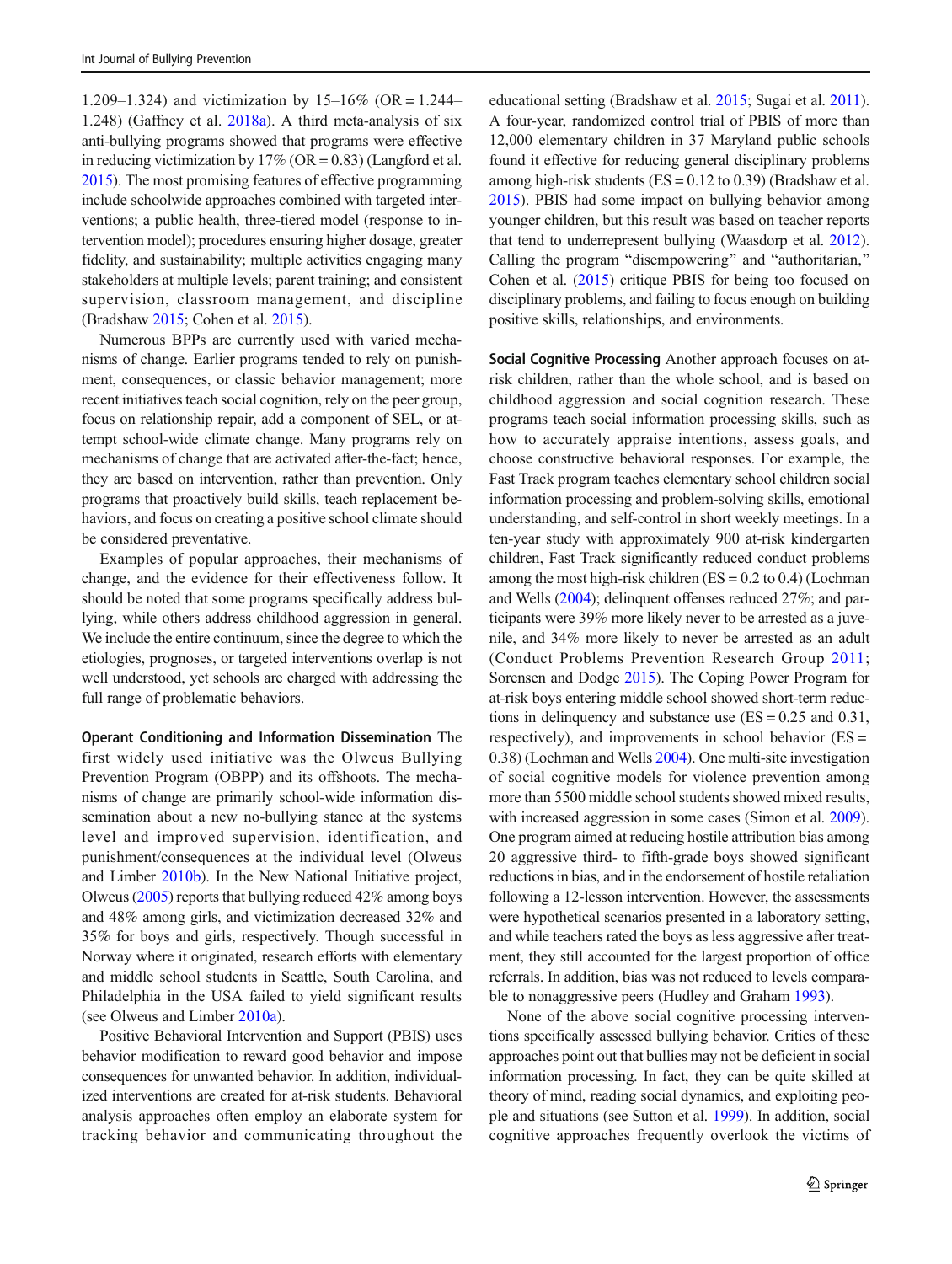aggression who often need help with self-blaming attributions and heightened rejection sensitivity (Juvonen and Graham [2014;](#page-17-0) Zimmer-Gembeck [2016\)](#page-20-0).

One suggested prevention for potential victims of bullying is based on implicit theories of personality (Dweck [2006](#page-15-0)). Yeager et al. [\(2011](#page-20-0)) showed that ninth- and tenth-grade students who were targets of bullying and held a fixed mindset (e.g., "I'm a loser," "I must not be a likable person") were more likely to want to get revenge than students with a growth mindset (e.g., "people can change"). A randomized field study showed that a six-session mindset intervention with ninth- and tenth-grade students was effective in reducing vengeful desires  $(ES = 0.48)$ , vengeful intentions  $(ES = 1.48)$ 0.44), and vengeful behaviors  $(ES = 0.47)$ . It also increased prosocial responses in the intervention group compared to controls  $(ES = 0.86)$  (Yeager et al. [2013\)](#page-20-0). The study did not address participants other than potential bully-victims, and the ecological validity of a growth mindset approach to bullying prevention has not been fully explored.

Psychodynamic Interventions Children experiment with their growing sense of personal power. This process can include developing a sense of agency and self-efficacy, attempting to influence others, trying to control resources or the thoughts and actions of others, and inflicting harm through bullying, aggression, and violence. Psychodynamic interventions treat bullying as one symptom of a dysfunctional approach to expressing power in the school environment (Fonagy et al. [2009](#page-16-0)). For example, in one study of 10,000 third- through ninth-grade students, 10–20% experienced a "vicarious thrill" when watching someone being bullied (Twemlow et al. [2001\)](#page-19-0). Schools demonstrate their orientation to power through their approach to discipline, use of coercion, and definitions of academic achievement. Psychodynamic interventions create new "mental models" about power for school administrators, principals, and students.

Two programs utilize a psychodynamic approach. The School Psychiatric Consultation Model offers outside psychiatric consulting to high-needs children with disruptive behavior problems. The Creating Peaceful School Learning Environment (CAPSLE) uses multiple strategies, including training teachers to replace punitive discipline with relationship-based strategies, adult mentoring, respectful problem-resolution training, and student martial arts training. A three-year intervention study showed that CAPSLE positively impacted peer reports of aggression  $(ES = 0.20)$  and victimization  $(ES = 0.20)$ , as well as achievement scores among third- to fifth-graders (ES not reported), but the School Psychiatric Consultation Model, alone, did not (Fonagy et al. [2009\)](#page-16-0). Again, bullying behavior was not individually specified.

Peer-to-Peer Interventions Peer-mediated strategies in which the perpetrator and victim attend the same meeting for corrective action can be ineffective, or worse, can backfire, and may be clinically contraindicated. Several meta-analyses and reviews draw cautious conclusions about peer-based approaches. For example, a review of 19 randomized control trial studies showed that grouping high-risk children or youth together for treatment yielded adverse effects across a wide variety of settings (e.g., schools, classrooms, group homes, wilderness camps), for a wide range of problems (e.g., behavior disorders, aggression, substance abuse, eating disorders), and a wide variety of ages (e.g., kindergartners to college freshmen) (Dodge et al. [2006](#page-15-0)). Though bullying behavior was not specifically identified in that review, another study showed that the presence of bullying prevention programs was negatively related to peer victimization  $(OR = 1.24)$ (Jeong and Lee [2013\)](#page-16-0). Another meta-analysis reported that "work with peers" was associated with a nonsignificant increase in bullying and a significant increase in victimization  $(OR = 1.13)$  (Ttofi and Farrington [2011\)](#page-19-0). Dodge et al.  $(2006)$  $(2006)$ recommend the rigorous evaluation of all interventions for peer aggregation effects.

Two popular peer-focused bullying intervention approaches are restorative justice (RJ) and bystander intervention. RJ uses peer- and community-group processes to repair relationship harm. RJ practices have been adopted rapidly by schools in the last two years in reaction to the punishments, sanctions, school expulsions, and school-to-prison pipelines that disproportionately target African-American children by nearly four-to-one (U. S. Department of Education [2016\)](#page-19-0). Anecdotal reports suggest some positive impact on expulsions and suspensions, school climate, and some disciplinary problems, but the adoption rate appears far ahead of an evidence base (Fronius et al. [2016](#page-16-0); Song and Swearer [2016](#page-19-0)).

A bystander intervention approach to bullying presumes that everyone in the social context has the ability and responsibility to disable bullying. A meta-analysis of more than 9000 New Zealand high school students found that when students take action against bullying, it is more effective than when teachers are responsible (Denny et al. [2015\)](#page-15-0). A randomized control trial of Finland's successful KiVa anti-bullying program showed stronger effect sizes for bullying and victimization in lower grades ( $OR = 1.33$  to 1.53) than grades seven through nine  $(OR = 1.13$  and 1.21 for victimization and bullying, respectively). KiVa's success has not been replicated in US schools (Kärnä et al. [2013\)](#page-17-0).

However, standing up to bullying is not appropriate for everyone. Successful bystander intervention requires taking risks and is associated with a sense of high self-efficacy, high empathy for victims, moral engagement, and high social status (Thornberg and Jungert [2013](#page-19-0)). Even among adults, the ability to intervene is correlated with altruism, extraversion, peer acceptance, emotion regulation, and autonomous sense of self (Moisuc et al. [2018\)](#page-17-0).

In sum, increased monitoring, rule-making, punishment and operant conditioning, and social information-processing, as well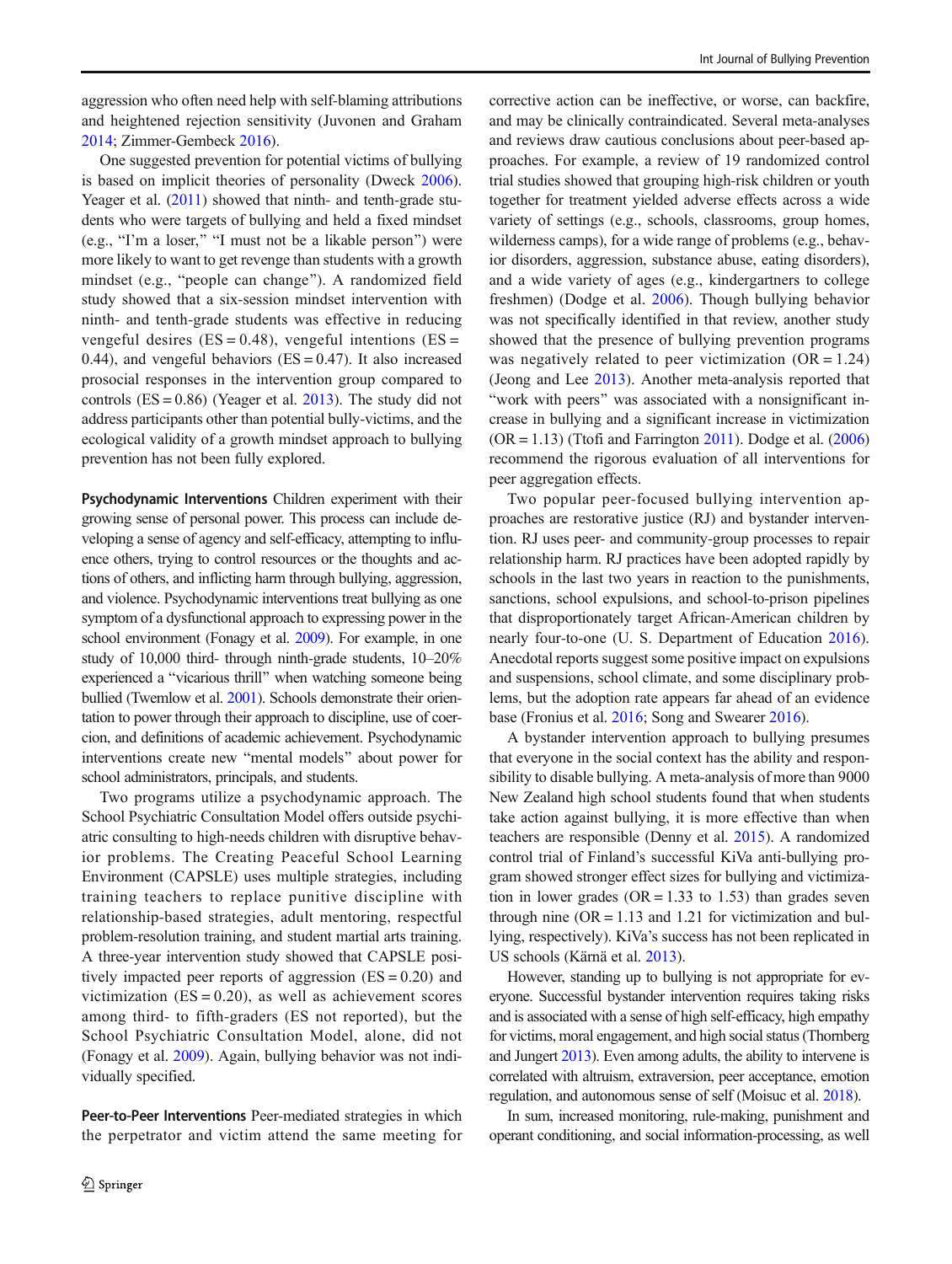as peer-to-peer, psychodynamic, and bystander interventions, have not created a reliable impact on bullying behavior, and some have even been counter-productive. In the next section, we provide a bioecological perspective to explore possible reasons why these approaches may be ineffective, and why SEL as a universal primary prevention is promising.

## From Bullying Prevention to Evidence-Based Social and Emotional Learning: a Bioecological Perspective

Numerous reviews of BPPs have examined the ecology of implementation and critical roles of micro- and mesosystems for making BPPs work, such as classroom climate, peer group dynamics, teacher-student relationships, and home-school links (e.g., Espelage and De La Rue [2012;](#page-15-0) Swearer and Doll [2001\)](#page-19-0). These reviews were based on Bronfenbrenner's [\(1979\)](#page-14-0) earliest formulation of the ecological model of human development. However, Bronfenbrenner ([2005](#page-14-0)) "reassessed, revised, extended," and even "regretted and renounced" parts of the earlier model (p. 106). Here, he added the developing individual (Person), the period of historical and developmental time (Time), and interpersonal relationships (Process) to the betterknown environmental settings (Contexts). Notably, Bronfenbrenner called proximal processes, or one-to-one relationships the "primary engines of development." Their power, however, remains "a function of the characteristics of the developing Person, of the immediate and more remote environmental contexts, and time periods, in which the proximal processes take place" (Bronfenbrenner and Morris [2006,](#page-14-0) p. 795). In other words, developmental outcomes arise through the joint characteristics of the developing person and the environment, in which relationships play a critical delivery role. This updated model is the Process-Person-Context-Time (PPCT) model; to obtain a truly bioecological interpretation, all four elements should be present.

In this section, we review Bronfenbrenner's four properties of Person, Process, Context, and Time, and their implications for bullying prevention. A consideration of proximal processes is interwoven throughout the discussions of Person and Contexts. We also offer a rationale for a paradigm shift that would place SEL at the center of bullying prevention.

### The Developing Person

The characteristics of the person at a given time in his or her life are a joint function of the characteristics of the person and of the environment over the course of that person's life up to that time (Bronfenbrenner [2005,](#page-14-0) p. 108).

Beginning in utero, emotions and their contexts are important organizers of developmental systems. A pregnant woman's emotions can affect the growth of the fetus' stress regulation physiology through epigenetic changes that have behavioral, emotional, and cognitive consequences into childhood (Monk et al. [2012\)](#page-17-0), and physical health consequences in adulthood (Godfrey and Barker [2001\)](#page-16-0). Quality of care for newborns continues to shape their stress regulation system well into adolescence (Curley and Champagne [2016](#page-15-0)). The infant's quality of attachment with caregivers impacts selfregulation and exploration of the environment, a foundation for cognitive and intellectual growth. Attachment quality has consequences for academic achievement, as well as social, emotional, and cognitive development into adolescence and early adulthood (Sroufe et al. [2009](#page-19-0)). Numerous life course studies link childhood emotional health and social competence to positive adult outcomes, such as education, employment, mental and physical health, and life satisfaction (e.g. Heckman et al. [2006;](#page-16-0) Moffitt et al. [2011\)](#page-17-0). The reverse also is well-documented; early childhood adversity predicts poor social and emotional developmental as well as health outcomes (see Shonkoff et al. [2012\)](#page-18-0). In sum, emotions are deeply interwoven with human development.

Early environments are impactful and require less effort and cost to effect change than remedial efforts later in life (Center on the Developing Child [2007](#page-14-0)), emphasizing the importance of early positive scaffolding. This section highlights key social and emotional developmental capabilities by age and shows how some SEL programs support these emerging competencies, while reducing problematic behaviors. Currently, 11 states are creating developmental benchmarks for SEL (Dusenbury and Weissberg [2017](#page-15-0)).

Early Childhood, Ages 0–5 Infants vary in their ability to selfregulate (auto-regulate) or regulate with the help of another person (Schore [2015\)](#page-18-0). By age 2, these differences are predictive of later autonomy and adjustment (Eisenberg et al. [2004;](#page-15-0) Lawson and Ruff [2004](#page-17-0)). With increasing language facility, preschoolers are better able to name feelings, as well as their causes and consequences. The hallmark of preschoolers' emotional development is the rapid growth of neural structures supporting advances in executive function, in addition to behavioral and emotional regulation (Diamond [2013\)](#page-15-0).

The roots of prosocial development appear in infancy. A rudimentary capacity for empathy is evident in newborns, and during the first two years of life, concern for others, prosocial helping behavior, and an understanding of others' motivations, intentions, and states gradually increase (Eisenberg et al. [2015](#page-15-0)). By preschool age, young children respond more to others' feelings (Denham et al. [2011](#page-15-0)).

Numerous SEL programs for young children facilitate the development of emotional and social skills, create positive classroom climates, and reduce aggression (see McClelland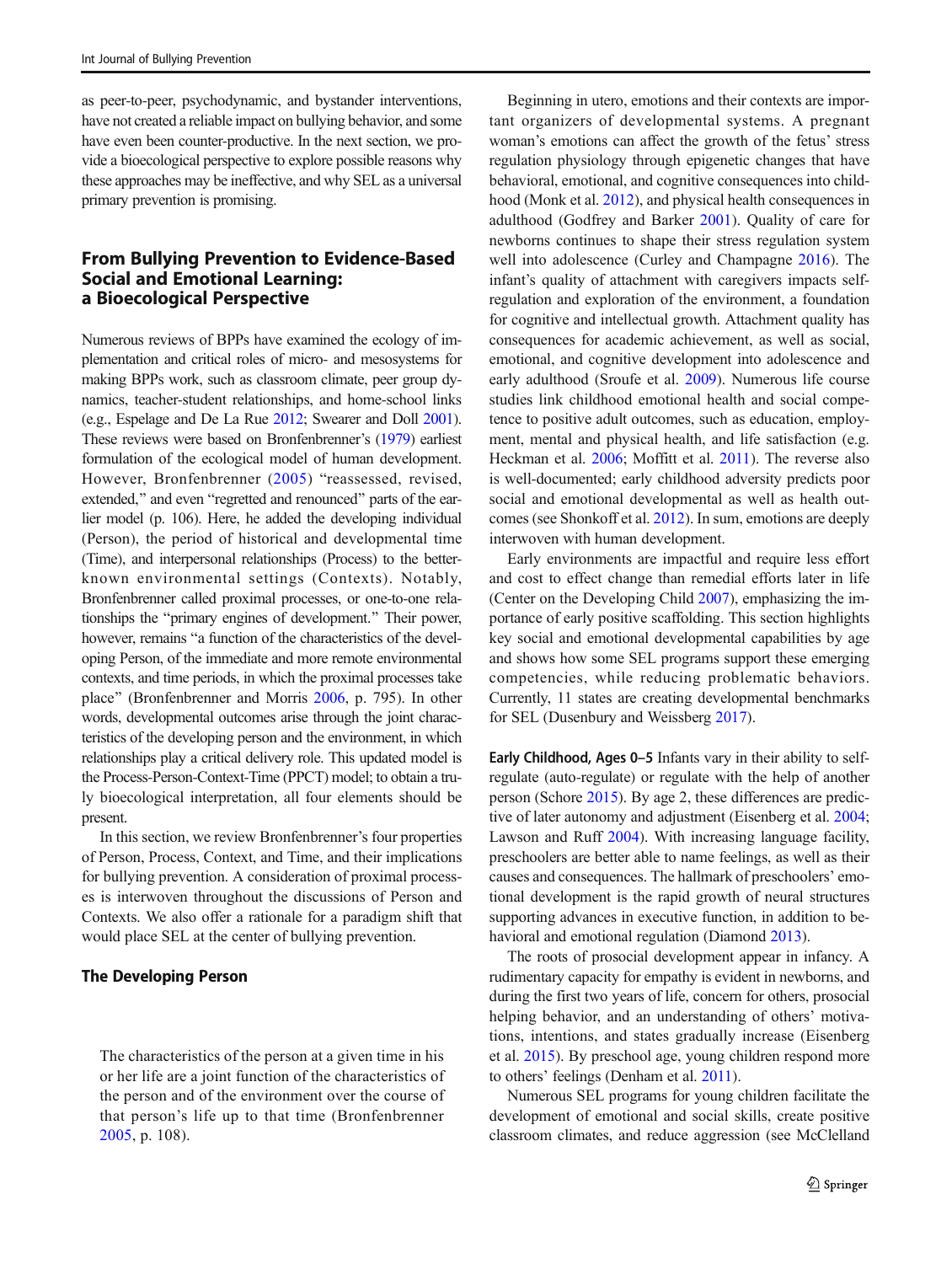et al. [2017,](#page-17-0) and [casel.org](http://casel.org) for reviews). For example, based on neurological developmental processes, Promoting Alternative Thinking and Learning Strategies (PATHS) teaches SEL constructs like emotion recognition, self-control, and interpersonal problem-solving. PATH has positive effects on internalizing and externalizing behavior problems as mediated by enhanced inhibitory control and verbal fluency (Riggs et al. [2006](#page-18-0)).

RULER is an empirically based approach to SEL based on emotional intelligence (Mayer and Salovey [1997](#page-17-0)) and Ecological Systems Theories (Bronfenbrenner and Morris [2006](#page-14-0)). RULER teaches preschool to high school students and adults the skills to recognize, understand, label, express, and regulate emotions (Brackett et al. [2015](#page-14-0)) through four sequential, developmentally scaled "Anchor Tools." For example, the Mood Meter enables educators and students to check in with their bodies and minds to identify and name their emotional experiences and learn effective strategies to manage them. RULER's "Feeling Words Curriculum" integrates SEL into the standard curriculum and teaches emotion concepts through storytelling, character analysis, engaging families, and cooperative learning exercises focused on emotion regulation. In one evaluation, 3- to 5-year olds in RULER classrooms showed a greater knowledge of emotions, including recognizing and naming emotions, compared to children in control classrooms  $(ES = 0.52, 1.39, respectively)$ (Nathanson et al. [2016](#page-17-0)).

Elementary School, Ages 6–10 Social and emotional skills develop in tandem with cognitive ability. For example, school-age children increasingly differentiate internal from external experiences and can gradually intersect multiple cognitive dimensions. Similarly, children come to understand that their internal thoughts, not just external events, can create their feelings (Flavell et al. [2001\)](#page-16-0), and they use external problemsolving and internal coping strategies to manage emotions (Saarni [2000\)](#page-18-0). They start to understand mixed and multiple simultaneous emotions, and self-conscious emotions like shame and guilt (Tracy et al. [2005](#page-19-0); Zajdel et al. [2013](#page-20-0)), in addition to gaining a more nuanced vocabulary (Harter [1999\)](#page-16-0). They learn display rules and are better able to mask emotions (Misailidi [2006\)](#page-17-0). Their ability to take others' feelings into account improves (McDowell and Parke [2000](#page-17-0)).

Many SEL programs have demonstrated effectiveness in elementary schools, though the emphasis is more on social skills than emotional development. For example, the 4Rs (Reading, Writing, Respect, and Resolution) uses literature to teach pre-k through fifth-grade students about interpersonal relationships and conflict resolution. Target outcomes include handling anger, listening actively, cooperating, being assertive, celebrating differences, reducing bias, and building community (Brown et al. [2010](#page-14-0)). The 4Rs has been effective for improving hostile attributional bias, aggressive interpersonal negotiation strategies, ADHD, and depressive symptoms in

children. In addition, students at greater behavioral risk (aggression and conduct disorder) showed higher improvements in math and reading achievement scores ( $ES = 0.56$  and 0.60, respectively) compared to students with lower baseline behavioral risk  $(ES = 0.14$  and 0.06, respectively) (Jones et al. [2011\)](#page-16-0). Similarly, PATHS reduces aggressive behavior and conduct problems and improves social information processing, prosocial behavior, and academic engagement. It is effective for children with disabilities, and those children in more disadvantaged schools. (Effect sizes were mild to moderate, ranging from .1 to .4) (Bierman et al. [2010](#page-14-0); Crean and Johnson [2013](#page-15-0)).

Early Adolescence, Ages 11–15 In puberty, sex hormone changes impact brain structure and function (Casey and Caudle [2013](#page-14-0)). Reward circuitry and social-affective circuitry are remodeled, accompanied by changes in dopamine, serotonin, and testosterone, making affective and social processes highly salient. This social reorientation increases the need to belong, activates concerns about status, and stimulates identity formation (Crone and Dahl [2012](#page-15-0); Yeager et al. [2017](#page-20-0)). While these changes prepare teens to transition into adulthood, they also make them more emotional; more sensitive to belonging, social inclusion-exclusion, and peer evaluation; more stresssensitive; and more reward- and sensation-seeking (Crone and Dahl [2012](#page-15-0); Yeager et al. [2017](#page-20-0)). During this stage, bullying peaks, and psychiatric disorders emerge.

Often, this is also when programs once effective with younger students no longer work, with the break point around the eighth-grade (Yeager et al. [2015\)](#page-20-0). The rise in testosterone (in boys and girls) fuels status- and respect-seeking, making them especially sensitive to threats to their agency and autonomy (Yeager et al. [2017](#page-20-0)). Autonomy threat can be triggered by the manipulation of rewards, punishments, imposed goals, surveillance, or choice constraints (Ryan and Deci [2000\)](#page-18-0). Thus, programs that are overly prescriptive or disrespect teens may trigger their disengagement. However, programs that leverage teen agency, interest in relationships, and desire for prestige and social competence will be more effective.

At the upper elementary and middle school levels, students in RULER classrooms take an active role in their learning by conducting real-world experiments about emotion themes and concepts. In one study of fifth- and sixth-graders, compared with control classrooms, students in RULER classrooms achieved higher end-of-year academic performance, as well as higher teacher-rated social and emotional competence (eta<sup>2</sup> = 0.05 and 0.04, respectively) (Brackett et al. [2012\)](#page-14-0). But implementation quality is a moderator. In a separate study, RULER classrooms with the highest quality implementation resulted in students with greater emotional intelligence  $(E = 0.16)$ , social competence  $(ES = 0.23)$ , and conflict resolution skills  $(ES = 0.19)$  after one year (Reyes et al. [2012](#page-18-0)).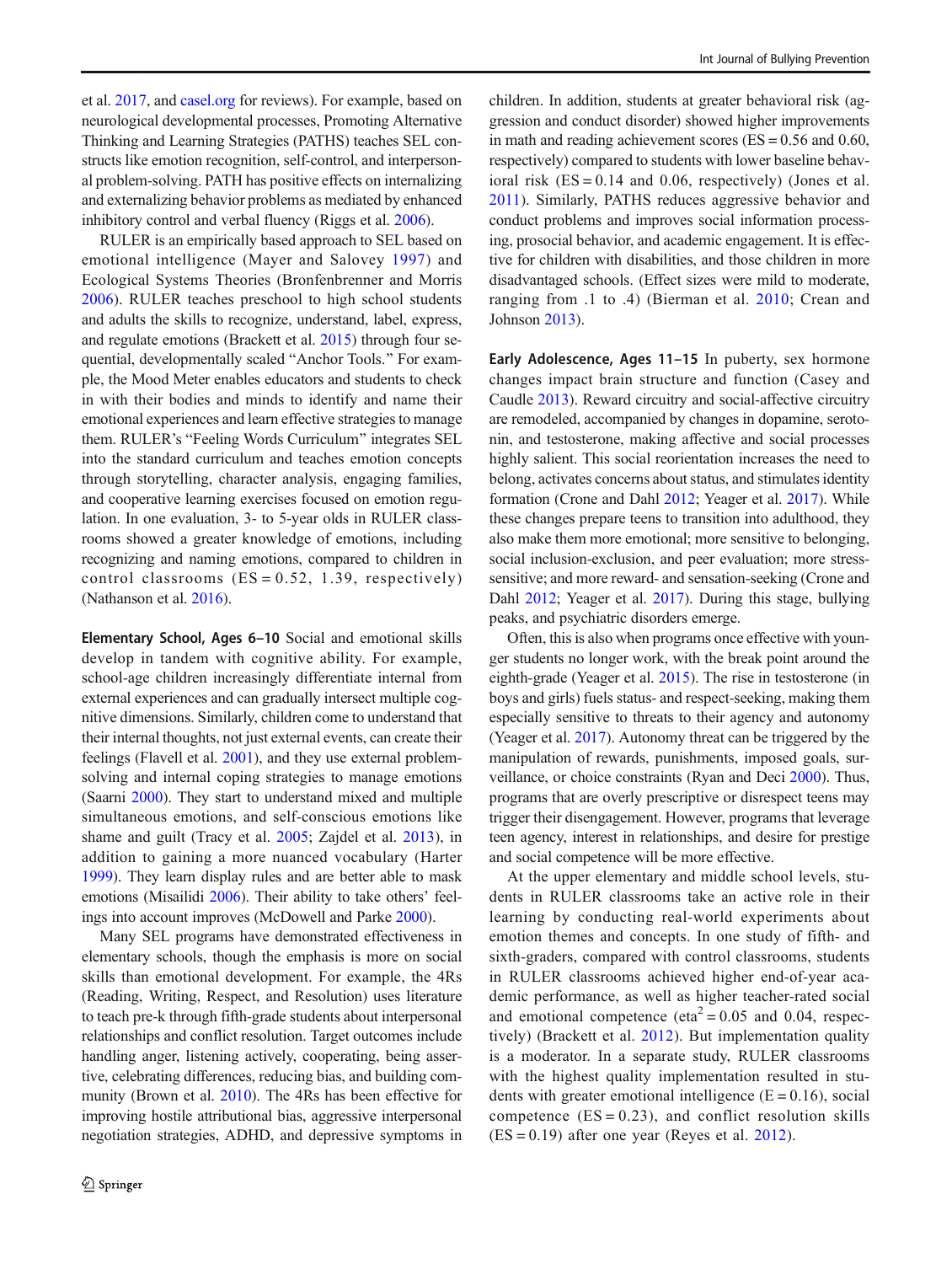Used in the eighth-grade, Second Step is designed to facilitate emotion regulation and reduce aggression and violence (Committee for Children [2008\)](#page-15-0). Improvements were shown in anger management, impulse control, empathy, social competence, prosocial goals and behaviors, and externalization of behaviors and hyperactivity (ES ranged from 0.039 to 0.249) (Edwards et al. [2005\)](#page-15-0). A randomized controlled trial of Second Step in 61 schools from five districts found the program most effective among students with the least social and emotional competence and greater conduct problems and aggression, based on teacher reports (Low et al. [2015](#page-17-0)).

High School, Ages 16-18 Older teenagers' psychological tasks include greater autonomy and identity formation, formation of affiliative peer groups, and exploration of romance, competencies, and commitments to beliefs, goals, and activities. Effective high school programs align with youths' desire to "matter," and to be respected, accountable, and autonomous. According to Yeager  $(2017)$  $(2017)$  $(2017)$ , "These programs do this both in how they talk to young people—by offering opportunities for authentic choice and input—and in what they teach—e.g., by helping young people envision a desirable future...." (Yeager [2017,](#page-20-0) p. 79). Effective programs engage youths' emerging value systems and support their genuine desire to understand how the real world works (Yeager [2017;](#page-20-0) Yeager et al. [2017\)](#page-20-0). For example, the SEL program, Facing History and Ourselves, incorporates into curricula discussions about social justice, racism, religious intolerance, and other themes. The program demonstrated numerous benefits for high school students, such as improved empathy, greater maturity in social conflicts, reduced racist attitudes, and fewer conduct problems (Facing History and Ourselves [2015](#page-16-0)).

Children Are Different Developmental scientists refer to temperament (Goldsmith et al. [1987\)](#page-16-0), inhibition and shyness (Kagan et al. [1988](#page-17-0)), biological sensitivity to context (Boyce and Ellis [2005\)](#page-14-0), or differential susceptibility (Belsky and Pluess [2009](#page-14-0)) to explain how individual children respond differently in similar environments. For example, children with low-reactive phenotypes may thrive in most any condition, shy children may be fearful in social situations, and sensitive children may be more easily overwhelmed by stimulation. Biologically sensitive children often experience more harm in adverse circumstances, while also reacting more positively in supportive environments (Boyce and Ellis [2005](#page-14-0)).

A program with a singular mechanism of change extrinsic to the child, like those that employ operant conditioning, zerotolerance, or punishment as behavior change levers, may be ineffective simply because it fails to acknowledge individual differences. For example, research shows that children bully for diverse reasons, including social status (Pellegrini [2002\)](#page-18-0), social control (Merten [1997](#page-17-0)), poor modeling (Espelage et al. [2000\)](#page-15-0), marginalization (e.g. Warburton et al. [2006](#page-20-0)), or even sadism (Jacobson [2012](#page-16-0)). Targets of bullying also vary. Most recently, the top reason given for being bullied was physical appearance (Lessne and Yanez [2016](#page-17-0)). Other victimized children may be withdrawn, inhibited, and passive. Some children fight back, and others are inclined to ignore the bullying or seek support (Waasdorp and Bradshaw [2011](#page-20-0)). Witnesses also vary. Some may be popular and find it easy to intervene as an upstander, but children who are sensitive, introverted, withdrawn, or anxious may have difficulty becoming an upstander or speaking up in a restorative justice circle. A shy child may be able to befriend a victim later, but a socially withdrawn or anxious child is more likely to be victimized by helping (Rubin et al. [2006\)](#page-18-0). Groups also have different stressors (e.g., poverty, trauma, discrimination); thus, prevention practices should be sensitive to the individual and context, as well as using an equity lens (Simmons et al. [2018](#page-19-0)).

SEL programs vary in the degree to which they accommodate individual differences. Some programs teach one or two emotion regulation strategies (e.g., mindfulness or deep breathing), while others offer more granulated strategies. For example, an outgoing child might seek out a friend to deal with stress; an introverted child might read a book, listen to music, or regroup in solitude. Personality traits are neither hindrances nor boosters—they are guides toward helpful strategies. RULER supports students in discovering approaches that work best for each one, allowing strategies to be emotion- and context-specific, personalized, and culturally responsive. This requires unconventional flexibility in the classroom environment.

In sum, many BPPs tend to omit "the Person." In contrast, a bioecological approach to embedding SEL would acknowledge emotional development as central to human life, be specific to developmental processes, begin early in life, and facilitate differentiation for unique contexts and individuals. Most SEL programs foster students' academic, social, and emotional growth, while supporting children to learn positive replacement behaviors for aggression, power assertion, and bullying.

# Context: Microsystem

A microsystem is a pattern of activities, social roles, and interpersonal relations experienced by the developing person in a given face-to-face setting… (Bronfenbrenner [2005](#page-14-0), p. 147).

Primary caregivers and the family setting have the most prominent role in co-constructing children's early development, but as children grow, other microsystems, such as teachers, neighborhoods, and peers, become increasingly influential.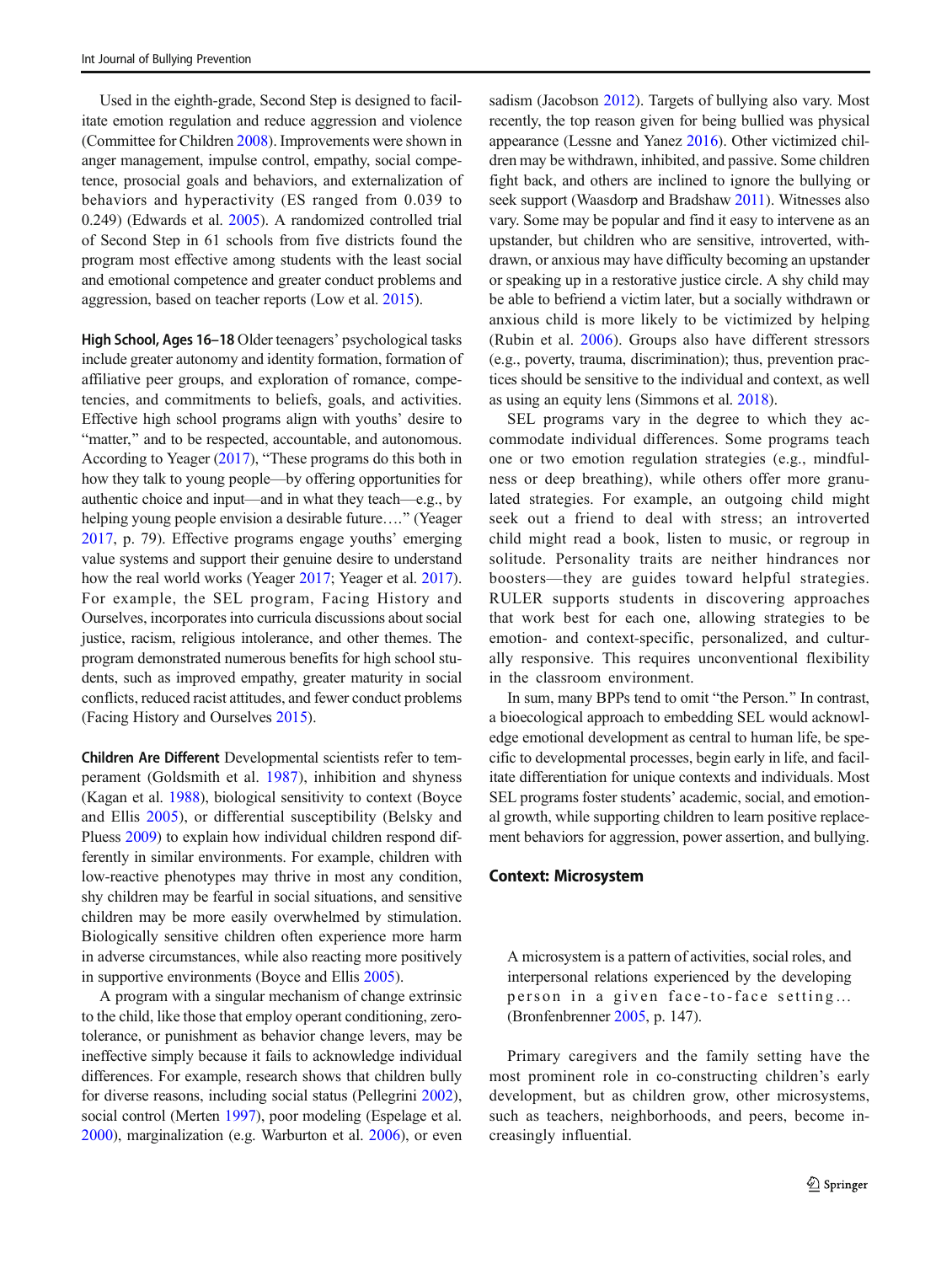The Family Research has established that certain parenting practices are linked to positive child outcomes, while others are linked to challenges such as aggression, school bullying, and victimization.

Parenting for a secure attachment (Sroufe et al. [2009](#page-19-0)) and authoritative parenting (Baumrind [1978](#page-14-0)) are associated with lower behavioral risk and positive child outcomes, including increased prosocial behavior and improved social skills; healthier friendships and closer relationships; autonomy and self-agency; self-esteem; responsibility, creativity, and leadership; and achievement and academic success. Specific caregiving behaviors, or proximal processes, contribute to sculpting an infant's stress reactivity and emotion regulation. Sensitive caregiving and serve-and-return interactions help to organize hierarchical neural circuitry that processes, communicates, and regulates social and emotional information. Effective caregivers modulate their own emotions to avoid inducing excessively high or low levels of arousal in their infants, and they accurately read their baby's signals to upregulate pleasant feelings and downregulate unpleasant feelings. Parents' emotions also create a family atmosphere that provides a background of well-being for children's development (Schore [2015\)](#page-18-0). Later, proximal processes co-construct children's emotional knowledge and behaviors, like emotion vocabulary and regulation, as well as empathy and prosocial tendencies. For example, children's emotional understanding and vocabulary are associated with parents' emotion skills (Fivush and Haden [2005;](#page-16-0) Laible and Thompson [2002](#page-17-0)). Caregivers also teach children to manage their feelings internally and externally; navigate social interactions; manage conflict; and continue to cultivate positive emotions, empathy, and prosocial tendencies (Eisenberg et al. [2013\)](#page-15-0).

By contrast, family violence and parenting practices that are overly controlling, harsh, or lacking in discipline or supervision are associated with bullying perpetration. Victimization is associated with negative family interactions, or child maltreatment that creates rejection sensitivity, low confidence, and poor self-esteem in children (see Hong and Espelage [2012\)](#page-16-0). Perpetration of aggression and victimization by siblings also increases the chances of bullying perpetration and victimization at school. However, the quality of parenting mediates sibling relationships. When parents use harsh practices with children, sibling aggression increases; when parents use positive practices, sibling aggression decreases (see Tippett and Wolke [2015](#page-19-0)).

Effective bullying prevention and the co-construction of positive replacement behaviors should involve the entire family. Numerous evidence-based interventions improve parenting practices and child outcomes (see Teti et al. [2017\)](#page-19-0), from universal parenting education programs that teach authoritative parenting to time-limited, structured counseling with parents at risk for violence (e.g., Cowan et al. [2009](#page-15-0)). It is noteworthy that focusing on the co-parents' relationship can be

more effective than teaching parenting skills (Cowan and Cowan [2015](#page-15-0)). SEL interventions like RULER offer developmentally and culturally informed practices enabling parents to learn the same SEL skills their children learn in schools.

Teachers Teachers can knowingly or unknowingly enable bullying. Studies have shown that teachers miss most incidents of bullying (Swearer and Cary [2003\)](#page-19-0). Some fail to help students when asked (Twemlow et al. [2006\)](#page-19-0), bully students themselves (Twemlow et al. [2006](#page-19-0)), reinforce gender-based and sexual orientation–based bullying (Kosciw et al. [2012\)](#page-17-0), or show a lack of empathy toward victims (Tettegah and Anderson [2007\)](#page-19-0). They can overreact by confusing normal developmental conflicts with bullying, or over relying on harsh interventions, especially with preschool children (Gilliam [2005\)](#page-16-0) and African-American boys (Gilliam et al. [2016\)](#page-16-0).

Teachers with higher SEL have better relationships with their students. They display more positive emotions toward students and have higher job satisfaction (Brackett et al. [2010\)](#page-14-0). They also create a more emotionally supportive learning environment and have fewer problems with classroom management (Brown et al. [2010](#page-14-0)). They use more strategies that cultivate creativity, choice, and autonomy (Jones et al. [2013\)](#page-17-0). A study of 36 first-grade teachers showed that when teachers were more emotionally supportive of students, children were less aggressive and had greater behavioral self-control. Interestingly, behavior management was not related to student self-control (Merritt et al. [2012\)](#page-17-0).

Neighborhoods Neighborhoods that are unsafe or lack parental supervision frequently have schools with higher rates of bullying, violence, and school suspensions (see Swearer and Hymel [2015\)](#page-19-0). Numerous neighborhood-level interventions (e.g., community gardens, social vigilance, graffiti reduction efforts) improve quality of life, yet community and school interventions rarely engage directly with each other (Shonkoff and Phillips [2000](#page-18-0)). Neighborhoods are unique, complex systems, making a one-size-fits-all approach as inappropriate as it is for individuals. For example, in a study of the Coping Power program, parent support developed more successfully in the more advantaged neighborhoods, but children's aggression reduced more in neighborhoods with poorer social organization (Lochman et al. [2013\)](#page-17-0).

Peers Peer relationships become increasingly salient with development and they track changes in cognitive, neurological, emotional, and social growth. To prevent peer maltreatment, it is helpful for educators to understand the normal developmental trajectory of peer relationships and specific issues that arise during sensitive periods. Some examples follow.

Most toddlers experiment with aggression, so caregiving requires positive tactics like redirection and teaching constructive, alternative communication strategies. In early childhood,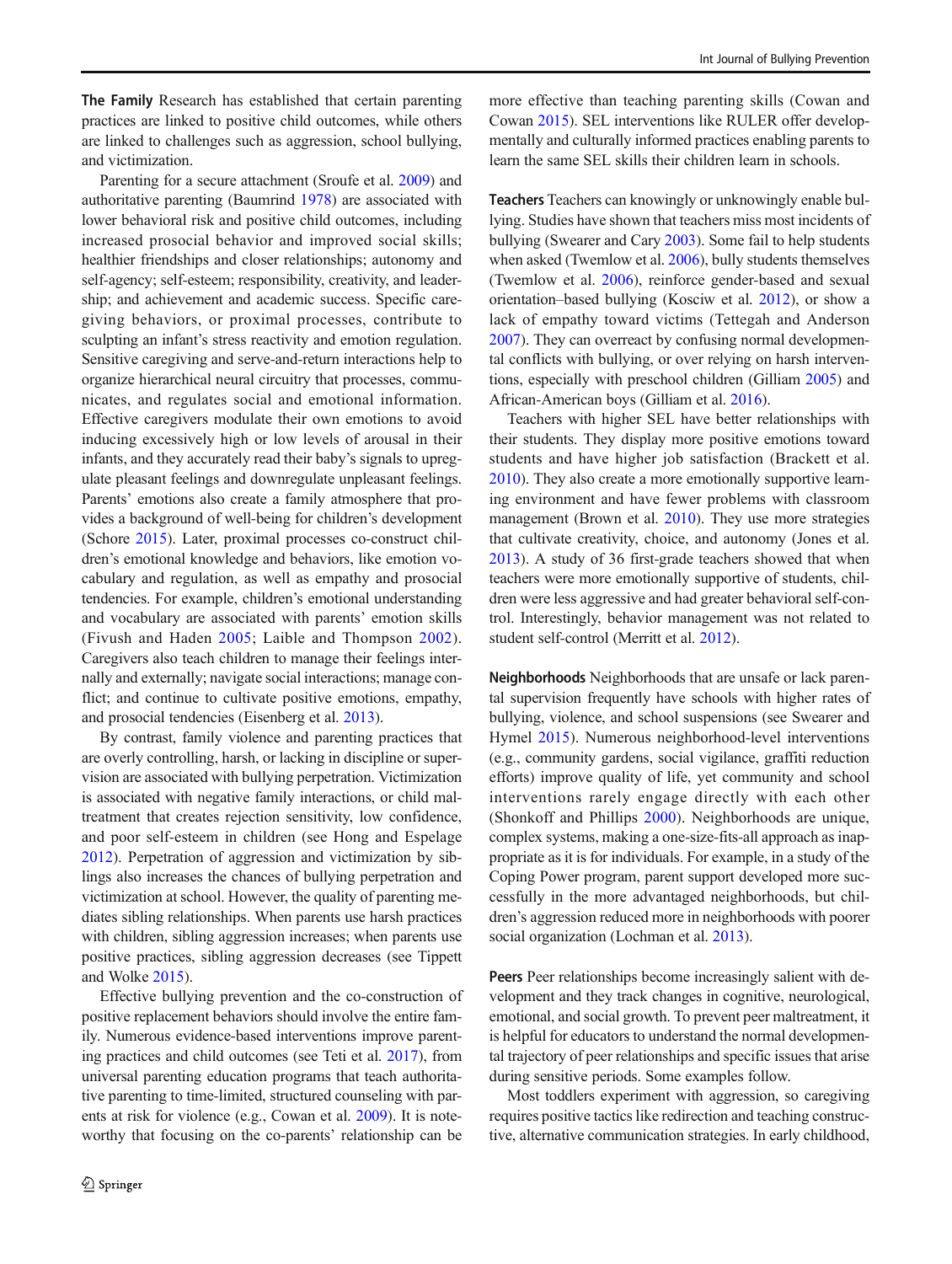young children's play, though rich in emotional and social exploration, vacillates between solitary, parallel, and cooperative modes (Meyers and Berk [2014](#page-17-0); Rubin et al. [1983](#page-18-0)). However, a long day with large groups of children in a structured setting can challenge a child's self-control, since their executive function and emotion regulation are just emerging. However, preschool aggression is very responsive to positive social problem-solving strategies (Vaughn et al. [2003](#page-19-0)). Persistent aggression at this age is predictive of later adjustment problems (Crick et al. [2006](#page-15-0)).

In elementary school, children sort themselves into stable friendship groups based on the psychological qualities of mutuality, reciprocity, interests, sensitivities, and trust. This sorting is ripe for skills development as new relationships are formed and others are reorganized (Cairns et al. [1998](#page-14-0); Hartup and Abecassis [2002\)](#page-16-0). Children demonstrate prevailing attitudes about power, privilege, dominance, and status, and some begin to use aggressive tactics toward low-status peers, socially awkward children, and those who simply appear "different" (Buhs et al. [2010\)](#page-14-0). This is an important period for children's emerging moral development, perspectivetaking abilities, and internalization of social rules; it offers valuable opportunities to teach emotional awareness and interpersonal skills.

With the onset of puberty and its significant social reorientation, peer dynamics are highly salient for better and worse. On the one hand, teens can be more inclusive, sensitive to others, community-minded, and idealistic (see Twenge [2017\)](#page-19-0). On the other hand, the presence of peers can degrade attention, decision-making, and performance (Blakemore and Robbins [2012](#page-14-0)). The intensity and range of young teens' emotions change, e.g., they show heightened responses to others' facial expressions (Thomas et al. [2007](#page-19-0)), and an increase in self-conscious emotions like humiliation, pride, and guilt (Burnett et al. [2009\)](#page-14-0). Teens'social groups become more complex (see Brown and Larson [2009\)](#page-14-0), and aggression, dating violence, and physical, relational, and online bullying peak in middle school (e.g., Card et al. [2008](#page-14-0)). Thus, middle school is a critical period to address issues of power and respect, as well as healthy relationship skills and decision-making. Later, high school students navigate a deepening sense of self in the context of relationships, raising relevant questions about individuality, identity, intimacy, and autonomy.

Numerous SEL programs have shown modest promise for improving peer-to-peer relationships. For preschoolers, programs like PATHS (Bierman et al. [2010](#page-14-0)), Incredible Years Training Series (Webster-Stratton et al. [2008\)](#page-20-0), Tools of the Mind (Barnett et al. [2008\)](#page-13-0), and RULER (Nathanson et al. [2016\)](#page-17-0) demonstrate small-tomodest effectiveness for developing preschoolers' emotional, social, problem-solving, and conflict resolution skills, along with reducing conduct problems and improving pre-academic skills.

Children's social relationships increase dramatically in elementary school. A systematic review of 11 SEL programs for elementary school showed "robust" effects on SEL skills, and small, "but important" effects on aggression, depression, and academic outcomes (Jones et al. [2017](#page-17-0), p. 62). A randomized controlled trial of RULER showed that it created stronger emotional climates and better relationships in the classroom compared with the control schools (Rivers et al. [2013](#page-18-0)). Steps to Respect (STR) reduced observed bullying (Frey et al. [2005](#page-16-0)) and other forms of aggression, while improving students' social skills (Shetgiri et al. [2015\)](#page-18-0). Other programs like MindUP improved empathy and perspective-taking. PATHS reduced hostile attribution biases and the use of aggression in social conflicts, and 4Rs improved social processes in classrooms (Brown et al. [2011\)](#page-14-0).

More research is needed regarding the effectiveness of SEL programs in improving teen social skills and reducing aggression, bullying, and harmful behavior. The Second Step program positively impacted homophobic name-calling and sexual harassment in one of two states tested, but did not show the desired declines in bullying, physical aggression, and victimization (Espelage et al. [2015\)](#page-15-0). Promising programs focus on grouplevel dynamics such as changing social norms, training influential adults, and increasing respect in schools (Yeager [2017;](#page-20-0) Yeager et al. [2017](#page-20-0)). Efforts to improve social problem-solving and mindsets about others are also promising (Yeager et al. [2018\)](#page-20-0).

## Context: Mesosystem

The mesosystem is comprised of "the linkages and processes taking place between two or more settings containing the developing person…a system of microsystems" (Bronfenbrenner [2005,](#page-14-0) p. 148).

Bronfenbrenner cautioned that a breakdown of mesosystem connections risks making schools "breeding grounds of alienation" (Bronfenbrenner [1979](#page-14-0), p. 231). Children have better outcomes when their mesosystem connections are continually and densely linked, especially through personal relationships. Developmentally supportive mesosystems have common goals, positive orientations, emotional and trusting relationships, bidirectional communication, and an evolving balance of power in favor of the child. Three mesosystems relevant for bullying reduction and the cultivation of SEL are school climate, homeschool partnerships, and mental health partnerships.

School Climate A school's climate reflects its "heart and soul" (Freiberg and Stein [1999](#page-16-0), p. 11) and its "quality and character" (National School Climate Center [n.d.\)](#page-18-0). School climate can be operationalized in a variety of ways, e.g., as the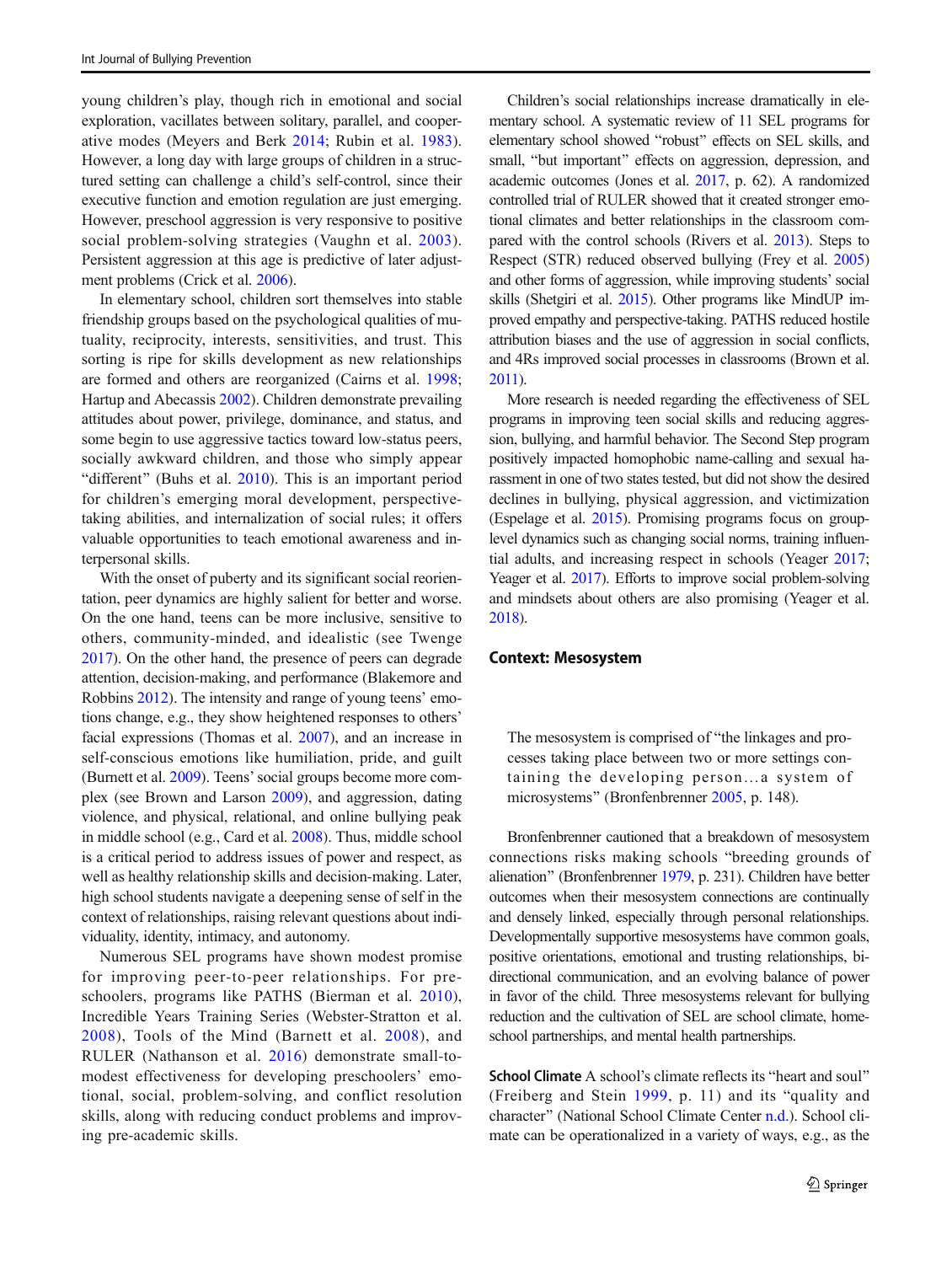sum of students', parents', and educators' experiences of the norms, values, relationships, pedagogy, and even the organizational structures they encounter; or the quality of teaching, learning, and relationships. In practice, though, it often simply refers to safety. Schools with a positive climate foster healthy development among all students, while a negative school climate is associated with higher rates of student bullying, aggression, victimization, and lack of feeling safe (Cohen et al. [2015\)](#page-14-0).

Social norming in schools can be achieved in a variety of ways and can modify a school's culture so desired behaviors and feelings are positively identified and cultivated. BPP and SEL research shows that stakeholder support at every level is critical, and student input is essential to leverage peer dynamics and create positive peer pressure (Hinduja [2018](#page-16-0)). The Italian anti-bullying program, No Trap!, leverages peer educators to affect norms, behaviors, and climate to reduce traditional bullying and cyberbullying, though to our knowledge this has not been replicated in the USA (Palladino et al. [2016\)](#page-18-0). Though elements of school climate vary among different institutions, the following are important considerations:

- Norms about feelings and relationships: Traditionally, schools communicate lists of unwanted behaviors, but they do not cultivate replacement behaviors or strategies. An embedded SEL approach leads with its explicit value on feelings, and strategies for intra- and interpersonal emotion regulation.
- Norms about power: The peer social fabric includes complex power dynamics involving popularity, rejection, discrimination, social scripts, crowds, cliques, teams, clubs, social mobility, inclusion, exclusion, and more. Individual children occupy roles varying by status, influence, and prognosis. For example, popular prosocial children are socially competent, friendly, and admired and have good social problemsolving skills. Although neglected children have low rates of interactions and may be shy, they are also socially skilled, satisfied with their social life, and not at developmental risk (see Newcomb et al. [1993\)](#page-18-0). Popular antisocial children with social power and high status who behave poorly and have the power to lead others astray, along with rejected aggressive/ withdrawn and controversial children, are at risk for poor outcomes and in need of support (Dijkstra et al. [2009](#page-15-0); Lieberman [2013\)](#page-17-0). Power is also held unequally between groups of children, based on gender, class, ethnicity, sexual orientation, etc. For example, a recent survey of 80,000 students in grades 5 through 12 across 24 states found that a majority of students rated their school climate negatively, and most felt that discipline was especially unfair for African-American students (García [2016\)](#page-16-0).
- Norms about media: Video games and pornography saturate teen culture and detrimentally skew cognition, beliefs, feelings, physiologies, and behaviors of children, depending on

their exposure (American Psychological Association [2007;](#page-13-0) American Psychological Association [2015\)](#page-13-0). Cyberbullying (and research on it) is a recent phenomenon, though there is a significant overlap between online and offline bullying (Olweus and Limber [2018](#page-18-0)). The most recent meta-analysis of 24 published studies showed that anti-cyberbullying programs reduced perpetration by  $10-15\%$  (OR = 1.233), and vicitimization by  $14\%$  (OR = 1.233) (Gaffney et al. [2018b\)](#page-16-0). More effective programs address social skills training; use peer educators; share information about wise internet use among teachers, staff, and families (Espelage and Hong [2017\)](#page-15-0); confer clear consequences; support student resilience (Hinduja and Patchin [2017\)](#page-16-0); and improve school climate (Patchin and Hinduja [2012\)](#page-18-0).

Almost all school leaders believe school climate is important. Eighty percent of teachers who consider negative school climate a problem view SEL as the preferred solution. Reforming school climate involves forming a council of students, parents, and teachers to lead a bottom-up process responding to the specific needs of a school (Cohen et al. [2015](#page-14-0)).

Home-School Partnerships Traditional BPPs are more effective when policies are communicated to parents (Ttofi and Farrington [2011\)](#page-19-0), and the same is true for SEL programming. When parents are educated about, and involved in their children's SEL, children benefit (Albright and Weissberg [2010\)](#page-13-0). This is especially true when the relationship involves two-way communication between home and school, when families are involved in activities at home and school, and when the activities are child-centered, constructive, clear, concrete, continuous, and proactive.

In the RULER approach, for example, families, like classrooms, are encouraged to create a "charter" in which family members decide together how they want to feel in the family and identify behaviors that will cultivate those feelings (Brackett [2019\)](#page-14-0). Children are also assigned homework with their families, such as interviewing parents or other significant adults about their experiences with different feeling words (e.g., alienation, elation). This fosters sharing and psychological closeness and contributes to a shared emotion vocabulary at home.

Mental Health Partnerships Students who are bullied or witness bullying are frequently advised to seek help from a safe adult; thus, mental health practitioners with expertise in child development should be available at schools. Pediatricians, nurses, and psychologists receive continuing education in bullying prevention and intervention, and are well-positioned to screen for bullying and victimization during routine physicals, especially for students with diagnoses or qualities known to be at greater risk for bullying (e.g., LGBTQ students, students with disabilities). However, families of students who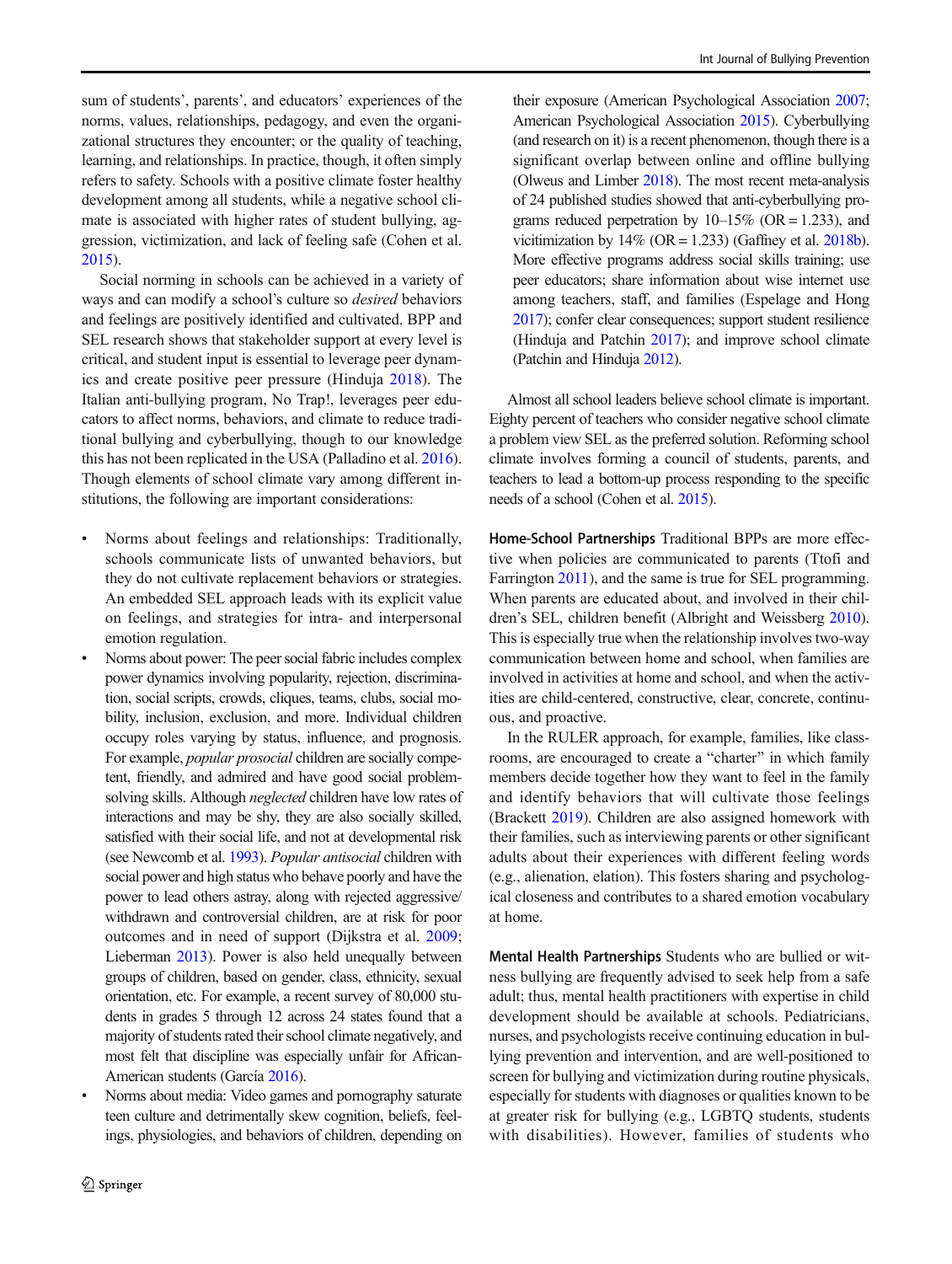experience bullying report that coordination of services between schools, families, and health practitioners is often lacking. Barriers include inaction by school personnel, poor investigation procedures, inadequate follow-up with parents, and inadequate screening and counseling by medical providers (García [2016\)](#page-16-0).

# Context: Exosystem

The exosystem comprises the linkages and processes taking place between two or more settings, at least one of which does not contain the developing person, but in which events occur that influence processes within the immediate setting that does contain that person (e.g., for a child, the relationship between the home and the parents' workplace….) (Bronfenbrenner [2005,](#page-14-0) p. 148).

Exosystems are settings that do not involve the child directly, but whose effects penetrate the microsystems. Exosystems relevant to bullying prevention include policies and laws, teacher training, and parent workplaces.

Policy and Laws Anti-bullying policies in the USA were adopted following the Columbine High School massacre in 1999. They were predominantly piecemeal, biased in favor of schools, and punitive rather than preventative. An analysis of 166 schoolbased bullying suits showed that among adjudicated cases, the final rulings favored schools over families (see Cornell and Limber [2015](#page-15-0)). School policies emphasize the careful definition of the term bullying, awareness of school training, reporting, investigating, and disciplining. One-third of states recommend counseling for involved students (Cornell and Limber [2015](#page-15-0); U.S. Department of Health and Human Services [2017b](#page-19-0)), but they are increasingly taking a law-enforcement approach, applying criminal sanctions for cyberbullying, harassment, and bullying (Levick and Moon [2010\)](#page-17-0). Meaningful bullying prevention policies should arise from collaborations between developmental scientists, educators, and lawmakers.

Other kinds of policies are also important. For example, bullying is more common in schools with greater income inequality (Due et al. [2009](#page-15-0)). Some policies concentrate violence, school violence, and bullying into particular neighborhoods, a kind of "social apartheid" that is devastating for youth (see Spike [2015](#page-19-0)). Even the nation's political climate can permeate schools. In the last presidential election, a poll of 2000 school leaders nationwide showed a rise in schoolbased aggression against students whose cultures were also verbal targets of national political candidates (Costello [2016\)](#page-15-0).

Parents' Work Adult bullying in the US workplace mirrors school-based bullying. Approximately 37% of adults say they have experienced workplace bullying, 44% have witnessed bullying (Namie et al. [2014\)](#page-17-0), and similar to school absenteeism, 80% of workers said they would rather work alone because of hostile work environments (Mental Health America [n.d.\)](#page-17-0). Workplace bullying is also associated with suicidal ideation (Nielsen et al. [2015](#page-18-0)).

The prevalence of adult bullying may explain the belief that bullying is normal, and the hope that "standing up to it" in childhood might somehow prepare one for adulthood. However, the continuity suggests that it is not a childhood problem; it is a human problem. Therefore, the expectation that children alone can fix the problem is misplaced. A comprehensive approach to prevention would also address the embedded problem of adult bullying.

#### Teacher Preparation

A majority of teachers feel unprepared to deal with classroom bullying (Flower et al. [2017](#page-16-0)). Teachers traditionally receive little pre-service training in classroom management (Mason and Downing [2014\)](#page-17-0). They are unlikely to interfere between students (Mason and Downing [2014\)](#page-17-0), or they base their disciplinary strategies on the discipline they experienced in their families of origin (Kaplan [1992](#page-17-0)).

A review of 70 articles (1985–2014) showed seven areas of SEL functioning in which teachers wanted more support, including burnout, their students' feelings, and their own SEL skills (Uitto et al. [2015\)](#page-19-0). Numerous SEL programs emphasize teacher training, especially teachers' SEL skills and classroom routines (Jones et al. [2013\)](#page-17-0). For example, RULER training begins with building teacher, leader, and staff member emotional intelligence skills prior to student programming (Nathanson et al. [2016](#page-17-0)). When teachers use SEL programs, they feel better (Domitrovich et al. [2016\)](#page-15-0), and their social and emotional competencies improve (see Schonert-Reichl [2017\)](#page-18-0).

However, there is a growing disconnect between the offerings of teacher training programs in colleges and universities, and what teachers are expected to know about SEL in the classroom. A survey of teacher certification requirements throughout the USA showed that all states require some teacher SEL competencies, like social awareness and relationship skills, but few require personal emotional skills such as building teacher's own emotion regulation skills. Slightly more than one-half require student SEL (Schonert-Reichl et al. [2017\)](#page-18-0).

### Context: Macrosystem

The macrosystem consists of the overarching pattern of micro-, meso-, and exosystems characteristic of a given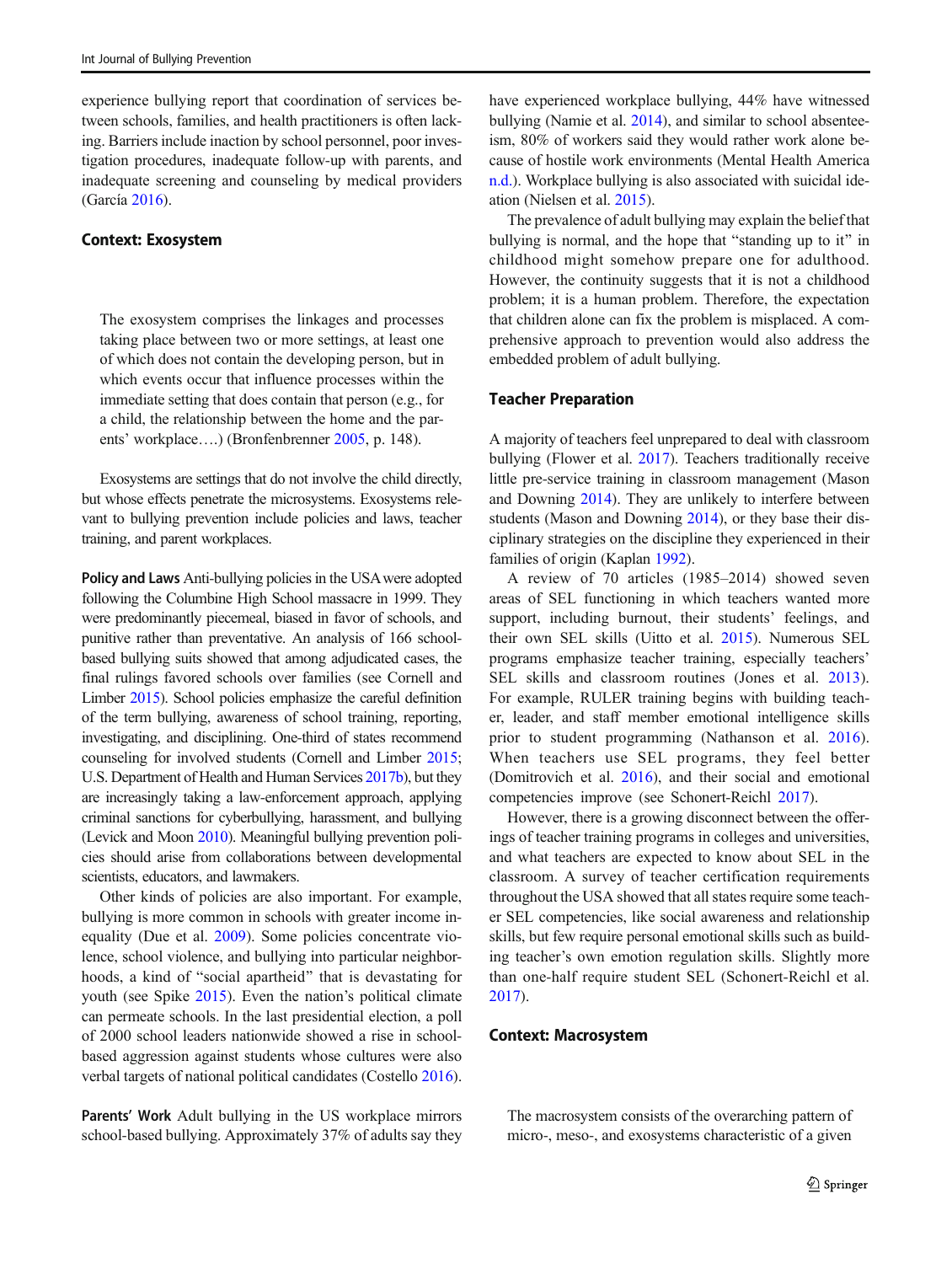culture, subculture, or other broader social context… with particular reference to the developmentally instigative belief systems, resources, hazards, lifestyles, opportunity structures, life course options and patterns of social interchange that are embedded in each of these systems… (Bronfenbrenner [2005,](#page-14-0) p. 149–150).

More than one decade ago, Bronfenbrenner criticized the USA for its "national neglect of children," a stance "so deep and pervasive as to threaten the future of our nation..." (Bronfenbrenner [2005](#page-14-0), p. 211). In order to make true progress on bullying prevention, the USA needs to change its mindset about children in some important ways.

Prioritize Children's Well-being The USA is singular among industrialized nations in its poor treatment of children: It ranks 26 of 29 rich countries on UNICEF's measures of overall child well-being. US teens have lower life satisfaction compared to teens in other wealthy nations, and they rank 27 of 28 nations in their quality of relationships with peers and parents (UNICEF Office of Research [2013\)](#page-19-0). Childhood bullying in the USA ranks in the middle among most international comparisons (Musu-Gillette [2017](#page-17-0)). Stress, depression, anxiety, and psychopathology among US teens are at an all-time high, and have increased steadily in the last six years (Center for Collegiate Mental Health [2016](#page-14-0); Twenge [2017](#page-19-0)). The USA ranks in the middle of other OECD countries on teen suicides (The Organisation for Economic Co-operation and Development Family Database [2017\)](#page-19-0), but the incidences are increasing (Curtin et al. [2017\)](#page-15-0). When a country's youth trail the world on measures of school achievement, but are among the world leaders on youth risk, "it's time to admit that something is wrong with the way that country is raising its young people" (Steinberg [2014,](#page-19-0) p. 1).

Enact Evidence-Based Policies That Support Children's Wellbeing The USA lags worldwide in enacting policies that support families and children. It is the only UN member nation that refused to ratify the UN Convention on the Rights of the Child (UNCRC), and one of the world's few developed countries without a comprehensive family policy. The USA lacks paid parental leave (Addati et al. [2014](#page-13-0)), support and standards for early childcare (OECD [2017\)](#page-18-0), and measures to combat child poverty, despite increasing evidence of its link to adverse brain development and self-regulatory processes (Evans and Kim [2013](#page-16-0)). The UNCRC and the U.S. Department of Education stipulate that students have the right to a safe educational environment (U.S. Department of Education [2001\)](#page-19-0), yet children in the USA are frequently forced to return to the site of their abuse day after day (Dwyer [2006\)](#page-15-0).

Drop a "Spare the Rod" Orientation and Co-Construct Positive Behaviors The USA has a long history of employing

harsh practices toward children (Pinker [2011\)](#page-18-0). Corporal punishment in schools remains legal in 19 states, and in 2014, an estimated 838 children were hit each day in public schools (The Children's Defense Fund [2014\)](#page-14-0). About ten years ago, two-thirds of US parents reported spanking their toddlers (Regaldo et al. [2004\)](#page-18-0), and 85% of teenagers reported that they had been hit (Bender et al. [2007](#page-14-0)). Globally, 53 nations have banned spanking at home and corporal punishment in schools (Global Initiative [2015](#page-16-0)). The tide is finally beginning to turn in the USA. A recent study showed a decline in spanking of kindergarteners by almost one-half across all socioeconomic levels (Ryan et al. [2016](#page-18-0)).

Invest in Prevention The 19th US Surgeon General, Vivek Murthy, observed that the USA prefers to spend more money on responding to social ills, rather than preventing them (Murthy [2017\)](#page-17-0). The federal government spends less on children now than 30 years ago, and the USA ranks ahead of only Mexico and Turkey in spending on children (Hoynes and Whitmore Schanzenbach [2018](#page-16-0)). The USA incarcerates more youth than any other developed nation, thus reducing the likelihood of high school graduation and increasing the probability of later criminal involvement (Aizer and Doyle [2013\)](#page-13-0). Spending on incarceration over the last 40 years increased at three times the rate of K-12 educational spending (Stullich et al. [2016\)](#page-19-0). Nearly every forecaster, from economists (e.g., Deming [2015;](#page-15-0) Heckman et al. [2006](#page-16-0)) to futurists (Prince and Swanson [2017\)](#page-18-0), including the World Economic Forum (Soffel [2016\)](#page-19-0), calls for the development of SEL skills in young people in order to prepare them for future workplaces. As mentioned, the price tag for bullying is extremely high, but the cost savings of implementing an SEL program is \$11 for every \$1 spent on students, schools, and communities (Belfield et al. [2015](#page-14-0)).

### Chronosystem/Historical Time

The life course of individuals is embedded in and shaped by the historical times and events they experience over their lifetime (Bronfenbrenner and Morris [2006](#page-14-0), p. 821).

Historically, the dominant view of children was to consider them property—inherently evil, ill-behaved, and in need of subjugation in order to become functioning adults. Maltreatment was normalized and legal. Child abuse was not outlawed in the USA until 1974 (Malousek et al. [2016\)](#page-17-0), and as late as the 1980s, surgeries were performed on infants without anesthesia or pain medication (Johnston and Strada [1986\)](#page-16-0). In 1928, the President of the American Psychological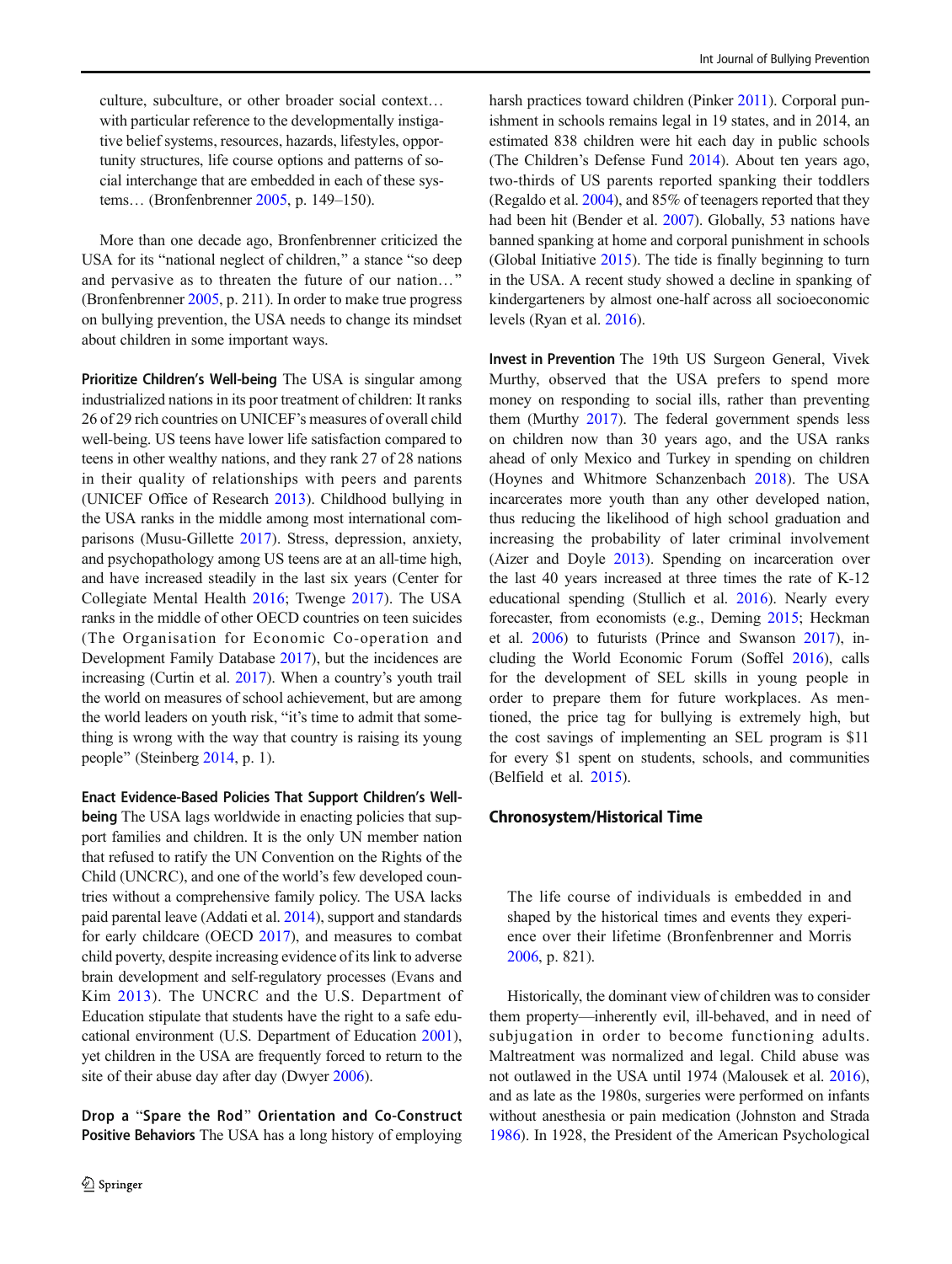Association, John B. Watson, warned that love is dangerous for children (Watson [1928\)](#page-20-0). True empathy for children is a "late historical achievement" (deMause [2002](#page-15-0), p. viii).

As recent as the twentieth and twenty-first centuries, science has shown conclusively that children grow best with loving care and acknowledgement that their feelings matter. Bowlby's work on attachment ([1969](#page-14-0)), Harlow's research on the power of comfort [\(1959\)](#page-16-0), and Rutter's work on failure to thrive among institutionalized children deprived of caregiving (Rutter et al. [2007\)](#page-18-0) show how crucial warmth, responsive care, and children's feelings are to their long-term outcomes. The direct study of children's emotions began in the late twentieth century (e.g., Lewis [2013;](#page-17-0) Harris [1989](#page-16-0); Saarni [1999](#page-18-0); Campos et al. [1989](#page-14-0)), and charted the development, differentiation, and relevance of children's emotions. As methodologies improved, research revealed the emotional, social, and cognitive biases in pre-verbal infants, and how environmental conditions can amplify these tendencies (Bloom [2013\)](#page-14-0). The growing field of developmental affective neuroscience confirms the relationships between early experience, emotions, and brain and nervous system development. The Collaborative for Academic and Social and Emotional Learning (CASEL), a policy and advocacy organization, was established in 1994 to support research, policy, and evidencebased practices to make social and emotional learning an integral part of children's education. The history of childhood, then, is bending away from power-assertive approaches, and toward helping children to flourish with emotionally positive, evidence-based practices.

### Summary and Recommendations

Bullying has often been called a problem in the peer relationship network (Salmivalli [2010\)](#page-18-0), but Bronfenbrenner's bioecological model of human development shows that it is rooted in multiple levels of the human ecology. While previous ecological analyses focused predominantly on schoollevel dynamics, this examination adds important levels of the developing person, and the larger exo-, macro-, and chronosystems where intervention efforts must also take place. Such a bioecological analysis leads to several recommendations.

First, the USA needs to decide to take the needs of children seriously. Our poor international standing suggests that the declining mental health of our students is due, at least in part, to the choices we make as a nation. The USA should make children's well-being central to policy decisions. This is fiscally beneficial and more sustainable for the society and the economy.

Second, we must acknowledge that emotions and feelings matter. Research across multiple fields increasingly places the emotion system at the heart of development. Evidence shows

that the environment has a role in shaping children's emotion systems, and in turn, altering the life course into adulthood, and that SEL can be taught effectively in schools (Aspen Institute [2018\)](#page-13-0).

Third, schools should take on the responsibility of intentionally co-constructing children's emotional and social lives from pre-k through the 12th-grade. Even in its nascent state, the research on a universal approach to SEL suggests that it can boost a school's "immune system" by improving some aspects of children's mental health and learning, preventing some problems from occurring, and helping a classroom or school to function more efficiently and positively.

Fourth, an SEL approach should balance the development of personal emotional and interpersonal social skills. SEL should not be a Trojan horse for increasing classroom management and social control, but should focus on authentically cultivating the positive, full development of the child and the adult educator, including caregivers. This requires reframing classroom management from emphasizing behavioral control to cultivating psychological health. Two reviews of SEL programs for preschool and elementary school show that many more programs focus on social skills, social problem-solving, conflict resolution, academic skills, and conduct issues, rather than improving individual emotion skills (CASEL [2013;](#page-14-0) Jones et al. [2017\)](#page-17-0). Emotional intelligence in children and adults enhances their thinking and learning, relationships, decision-making, and mental and physical health (Brackett et al. [2016\)](#page-14-0). Personal emotional skills are also fundamental to developing agency and autonomy required for resilience, so when bullying or other stressful life events occur, ill effects can be mitigated (Hinduja and Patchin [2017](#page-16-0)).

Fifth, the adoption of a universal SEL approach should occur in the context of a tiered public health model. This means that in addition to universal SEL education in tier 1, schools should coordinate with more skilled local mental health professionals for tier 2 and tier 3 interventions for atrisk children and families. At tier 1, a universal SEL approach will promote the skills that foster intra- and interpersonal wellbeing and will address normal challenges and difficult feelings and behaviors that arise in children that do not require outside intervention. These issues may include managing unpleasant feelings and impulses, friction from changing friendships, accidentally hurting someone's feelings, and experimenting with power, micro-aggressions, manipulations, and humiliations. However, once bullying, harassment, or school violence occurs, a more differentiated response is required at a tier 2 or tier 3 level of intervention. This broader focus will require coordination between previously separate practitioners, teachers, and educational leaders.

Sixth, adult development should be prioritized before child development. Children's development is co-constructed and scaffolded through interactions with others, and proximal processes with others are the "engines of development." Children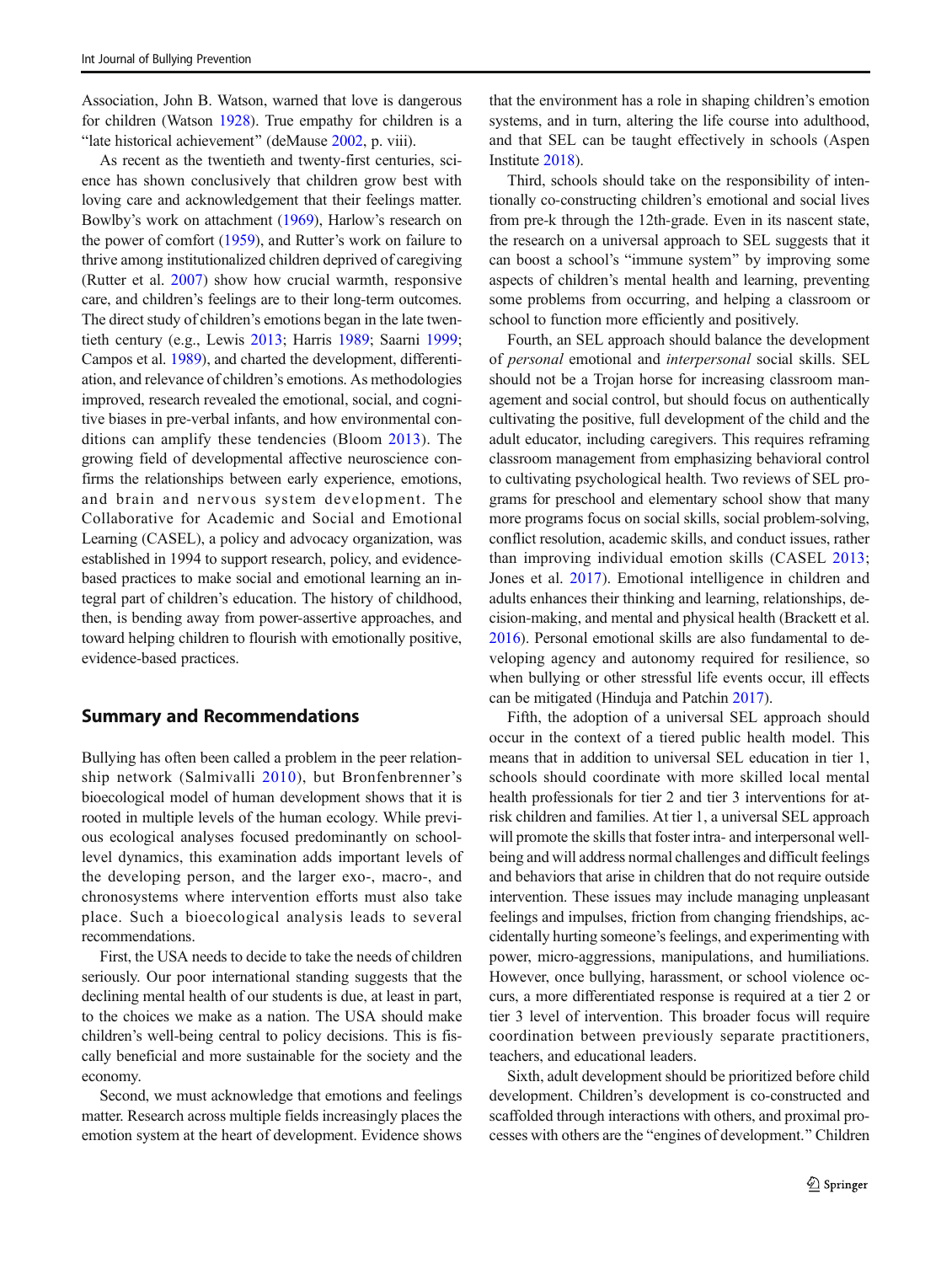<span id="page-13-0"></span>can learn some SEL skills in a didactic, de-contextualized format, but they also need to have the lived experience of emotional and social skill building via real-time relationships. Therefore, adults need to be competent in their own emotional and social skills, including self-awareness, interpersonal problem-solving, and conflict resolution in order to model the skills, and co-construct skills in others. Therefore, SEL should be incorporated upstream into pre-service teacher training, as well as ongoing professional development. It also should be infused district-wide and embodied by everyone from leaders to transportation staff. Families (including siblings) should have access to ongoing training and support, but this component needs further research, as it has not been well-explored in any SEL program.

Seventh, programs should be developmentally wise. This means not simply scaling a one-size-fits-all to different ages, but tailoring curriculum to the salient emotional and social issues that arise during sensitive developmental phases, and basing pedagogy on cognitive, emotional, social, and moral development accordingly. This may mean that programs are qualitatively different at different ages. Programs should also be flexible and specific to allow diverse individuals and communities to adapt different but relevant means to the same ends. Programs may have a didactic component, but at a minimum SEL goals and skills should be continually enacted and refined in the everyday, lived experience of school life.

Eighth, SEL approaches need to be culturally sensitive. SEL practices developed and implemented within a Western culture may not sufficiently address cultural subgroups and might alienate students from different backgrounds (CASEL [2013\)](#page-14-0). For example, more than 160 different languages are spoken by students and their families in New York City public schools, and norms related to social and emotional skills vary greatly by culture. This includes the rules related to social interactions and relationships that vary according to race, ethnicity, language, and religion (see Simmons et al. [2018;](#page-19-0) Aspen Institute 2018).

Ninth, more research is needed on the intersection of bullying prevention and SEL program implementation. For example, limited research exists on effective practices that promote school leader, teacher, and parent buy-in for SEL programming as a method to decrease bullying. More research also is necessary on the key ingredients of high-quality implementation of SEL practices to prevent bullying, aggression, and other negative behaviors. This only can be established with a comprehensive research agenda focusing on SEL practices, SEL program fidelity, long-term sustainability in schools and districts, and demonstrated impact on bullying behavior and other key outcomes such as improved school climate.

Schools cannot do this alone. Systems outside the schools, particularly in the meso-, exo-, and macro-systems, need to align with these developmental goals for children. This may

mean that schools become a "hub" of meso-system networks including education for families, coaches, teachers, and more, as well as navigators for local professionals and social services for tiers 2 and 3 care. It may mean changing university education department curricula to develop teachers as whole people. It may mean fostering adult emotional skill competence in workplaces, and raising awareness about workplace bullying, aggression, and harassment. It may mean providing extra resources to neighborhoods and communities in need. It may mean changing mindsets about how children grow and develop—that they become better adults through positively cultivating their capabilities, rather than harshly punishing their imperfections. It may mean improving harmful cultures of masculinity, feminine objectification, "differentness," and violence-saturated media. And it may mean paying attention to the unintended consequences of US macro-level policies that contribute to rising inequality, as well as other policies undermining the ability of families and educators to tend to the "gardens" in which our children grow. Bronfenbrenner pointed out that "There is no more critical indicator of the future of a society than the character, competence, and integrity of its youth" (Bronfenbrenner [1996,](#page-14-0) p.1).

Acknowledgments The authors wish to thank Katherine Kimura for her research assistance on this article.

## References

- Addati, L., Cassirer, N., & Gilchrist, K. (2014). Maternity and paternity at work: Law and practice across the world. In International Labour Organization Retrieved from [https://www.ilo.org/wcmsp5/groups/](https://www.ilo.org/wcmsp5/groups/public/%2D%2D-dgreports/%2D%2D-dcomm/%2D%2D-publ/documents/publication/wcms_242615.pdf) [public/%2D%2D-dgreports/%2D%2D-dcomm/%2D%2D-publ/](https://www.ilo.org/wcmsp5/groups/public/%2D%2D-dgreports/%2D%2D-dcomm/%2D%2D-publ/documents/publication/wcms_242615.pdf) [documents/publication/wcms\\_242615.pdf.](https://www.ilo.org/wcmsp5/groups/public/%2D%2D-dgreports/%2D%2D-dcomm/%2D%2D-publ/documents/publication/wcms_242615.pdf)
- Aizer, A., & Doyle, J. J. (2013). Juvenile incarceration, human capital and future crime: Evidence from randomly-assigned judges: National Bureau of Economic Research. The Quarterly Journal of Economics, 130(2), 759–803.
- Albright, M. I., & Weissberg, R. P. (2010). School-family partnerships to promote social and emotional learning. Handbook of School-Family Partnerships, 246-265 Retrieved from [http://www.casel.org/the](http://www.casel.org/the-handbook-of-school-family-partnerships-for-promoting-student-competence/)[handbook-of-school-family-partnerships-for-promoting-student](http://www.casel.org/the-handbook-of-school-family-partnerships-for-promoting-student-competence/)[competence/](http://www.casel.org/the-handbook-of-school-family-partnerships-for-promoting-student-competence/).
- American Psychological Association (2007). Report of the APA task force on the sexualization of girls. Retrieved from [https://www.apa.org/pi/](https://www.apa.org/pi/women/programs/girls/report-full.pdf) [women/programs/girls/report-full.pdf](https://www.apa.org/pi/women/programs/girls/report-full.pdf).
- American Psychological Association (2015). Stress in America: Paying with our health. Retrieved from [https://www.apa.org/news/press/](https://www.apa.org/news/press/releases/stress/2014/stress-report.pdf) [releases/stress/2014/stress-report.pdf.](https://www.apa.org/news/press/releases/stress/2014/stress-report.pdf)
- Aspen Institute. (2018, January 23). How learning happens: Supporting students' social, emotional, and academic development. Retrieved from [https://www.aspeninstitute.org/publications/learning-happens](https://www.aspeninstitute.org/publications/learning-happens-supporting-students-social-emotional-academic-development/)[supporting-students-social-emotional-academic-development/.](https://www.aspeninstitute.org/publications/learning-happens-supporting-students-social-emotional-academic-development/)
- Baldry, A. C., & Farrington, D. P. (2007). Effectiveness of programs to prevent school bullying. Victims and Offenders, 2(2), 183–204. <https://doi.org/10.1080/15564880701263155>.
- Barnett, W. S., Jung, K., Yarosz, D. J., Thomas, J., Hornbeck, A., Stechuk, R., & Burns, S. (2008). Educational effects of the tools of the mind curriculum: A randomized trial. Early Childhood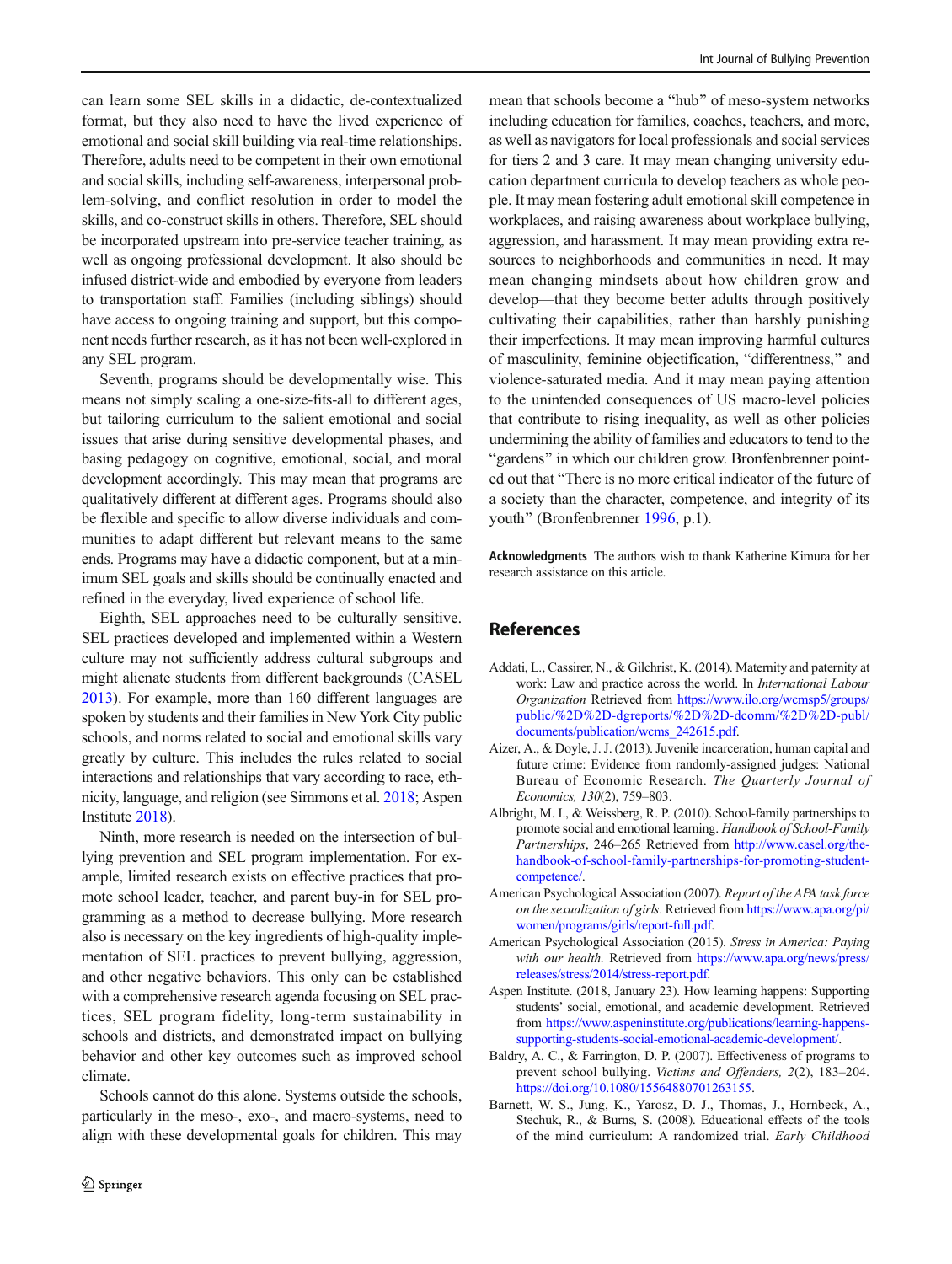<span id="page-14-0"></span>Research Quarterly, 23(3), 299–313. [https://doi.org/10.1016/j.](https://doi.org/10.1016/j.ecresq.2008.03.001) [ecresq.2008.03.001.](https://doi.org/10.1016/j.ecresq.2008.03.001)

- Baumrind, D. (1978). Parental disciplinary patterns and social competence in children. Youth & Society, 9(3), 239-267. [https://doi.org/](https://doi.org/10.1177/0044118X7800900302) [10.1177/0044118X7800900302.](https://doi.org/10.1177/0044118X7800900302)
- Belfield, C., Bowden, B., Klapp, A., Levin, H., Shand, R., & Zander, S. (2015). The economic value of social and emotional learning. Journal of Benefit-Cost Analysis, 6(3), 508-544. [https://doi.org/10.](https://doi.org/10.1017/bca.2015.55) [1017/bca.2015.55.](https://doi.org/10.1017/bca.2015.55)
- Belsky, J., & Pluess, M. (2009). Beyond diathesis stress: Differential susceptibility to environmental influences. Psychological Bulletin, 135(6), 885–908. [https://doi.org/10.1037/a0017376.](https://doi.org/10.1037/a0017376)
- Bender, H. L., Allen, J. P., McElhaney, K. B., Antonishak, J., Moore, C. M., Kelly, H. O. B., & Davis, S. M. (2007). Use of harsh physical discipline and developmental outcomes in adolescence. Development and Psychopathology, 19(01), 227–242. [https://doi.](https://doi.org/10.1017/S0954579407070125) [org/10.1017/S0954579407070125.](https://doi.org/10.1017/S0954579407070125)
- Bierman, K. L., Coie, J. D., Dodge, K. A., Greenberg, M. T., Lochman, J. E., McMahon, R. J., & Pinderhughes, E. (2010). The effects of a multiyear universal social–emotional learning program: The role of student and school characteristics. Journal of Consulting and Clinical Psychology, 78(2), 156–168. [https://doi.org/10.1037/](https://doi.org/10.1037/a0018607) [a0018607.](https://doi.org/10.1037/a0018607)
- Blakemore, S. J., & Robbins, T. W. (2012). Decision-making in the adolescent brain. Nature Neuroscience, 15(9), 1184–1191. [https://doi.](https://doi.org/10.1038/nn.3177) [org/10.1038/nn.3177.](https://doi.org/10.1038/nn.3177)
- Bloom, P. (2013). Just babies: The origins of good and evil. New York, NY: Crown.
- Bowlby, J. (1969). Attachment and loss: Attachment; John Bowlby. NY, NY: Basic Books.
- Boyce, W. T., & Ellis, B. J. (2005). Biological sensitivity to context: I. An evolutionary–developmental theory of the origins and functions of stress reactivity. Development and Psychopathology, 17(2), 271– 301. <https://doi.org/10.1017/S0954579405050145>.
- Brackett, M. (2019). Permission to feel: Unlocking the power of emotions to help our kids, ourselves, and our society thrive. New York: Celadon Books.
- Brackett, M. A., Palomera, R., Mojsa-Kaja, J., Reyes, M. R., & Salovey, P. (2010). Emotion-regulation ability, burnout, and job satisfaction among British secondary-school teachers. Psychology in the Schools, 47(4), 406–417. <https://doi.org/10.1002/pits.20478>.
- Brackett, M. A., Rivers, S. E., Reyes, M. R., & Salovey, P. (2012). Enhancing academic performance and social and emotional competence with the RULER feeling words curriculum. Learning and Individual Differences, 22(2), 218–224. [https://doi.org/10.1016/j.](https://doi.org/10.1016/j.lindif.2010.10.002) [lindif.2010.10.002.](https://doi.org/10.1016/j.lindif.2010.10.002)
- Brackett, M. A., Elbertson, N. A., & Rivers, S. E. (2015). Applying theory to the development of approaches to SEL (pp. 20–32). Research and Practice: Handbook of Social and Emotional learning.
- Brackett, M. A., Rivers, S. E., Bertoli, M. C., & Salovey, P. (2016). Emotional intelligence. In L. Feldman Barrett, M. Lewis, & J. Haviland-Jones (Eds.), Handbook of emotions (4th ed., pp. 513– 531). New York: Guilford Press.
- Bradshaw, C. P. (2015). Translating research to practice in bullying prevention. American Psychologist, 70(4), 322–332. [https://doi.org/10.](https://doi.org/10.1037/a0039114) [1037/a0039114.](https://doi.org/10.1037/a0039114)
- Bradshaw, C. P., Waasdorp, T. E., & Leaf, P. J. (2015). Examining variation in the impact of school-wide positive behavioral interventions and supports: Findings from a randomized controlled effectiveness trial. Journal of Educational Psychology, 107(2), 546–557. [https://](https://doi.org/10.1037/a0037630) [doi.org/10.1037/a0037630](https://doi.org/10.1037/a0037630).
- Bronfenbrenner, U. (1979). The ecology of human development: Experiments by design and nature. Cambridge, MA: Harvard University Press.
- Bronfenbrenner, U. (1996). The state of Americans: This generation and the next. New York, NY: Simon and Schuster.
- Bronfenbrenner, U. (2005). Making human beings human: Bioecological perspectives on human development. Thousand Oaks, CA: Sage Publications.
- Bronfenbrenner, U., & Morris, P. A. (2006). The bioecological model of human development. In R. M. Lerner & W. Damon (Eds.), Handbook of child psychology (pp. 793–828). Hoboken, New Jersey: John Wiley & Sons. [https://doi.org/10.1002/](https://doi.org/10.1002/9780470147658.chpsy0114) [9780470147658.chpsy0114](https://doi.org/10.1002/9780470147658.chpsy0114).
- Brown, B. B., & Larson, J. (2009). Peer relationships in adolescence. In R. M. Lerner & L. Steinberg (Eds.), Handbook of adolescent psychology (pp. 74–103). Hoboken, New Jersey: John Wiley & Sons. <https://doi.org/10.1002/9780470479193.adlpsy002004>.
- Brown, J. L., Jones, S. M., LaRusso, M. D., & Aber, J. L. (2010). Improving classroom quality: Teacher influences and experimental impacts of the 4rs program. Journal of Educational Psychology, 102(1), 153–167.
- Brown, E. C., Low, S., Smith, B. H., & Haggerty, K. P. (2011). Outcomes from a school-randomized controlled trial of Steps to Respect: A bullying prevention program. School Psychology Review, 40(3), 423–443.
- Buhs, E. S., Ladd, G. W., & Herald-Brown, S. L. (2010). Victimization and exclusion: Links to peer rejection, classroom engagement, and achievement. In S. R. Jimerson, S. M. Swearer, & D. L. Espelage (Eds.), Handbook of bullying in schools: An international perspective (pp. 163–172). New York: Routledge/Taylor & Francis Group.
- Burnett, S., Bird, G., Moll, J., Frith, C., & Blakemore, S. J. (2009). Development during adolescence of the neural processing of social emotion. Journal of Cognitive Neuroscience, 21(9), 1736–1750. [https://doi.org/10.1162/jocn.2009.21121.](https://doi.org/10.1162/jocn.2009.21121)
- Cairns, R., Xie, H., & Leung, M. C. (1998). The popularity of friendship and the neglect of social networks: Toward a new balance. New Directions for Child and Adolescent Development, 1998(81), 25– 53. [https://doi.org/10.1002/cd.23219988104.](https://doi.org/10.1002/cd.23219988104)
- Campos, J. J., Campos, R. G., & Barrett, K. C. (1989). Emergent themes in the study of emotional development and emotion regulation. Developmental Psychology, 25(3), 394–402. [https://doi.org/10.](https://doi.org/10.1037/0012-1649.25.3.394) [1037/0012-1649.25.3.394](https://doi.org/10.1037/0012-1649.25.3.394).
- Card, N. A., Stucky, B. D., Sawalani, G. M., & Little, T. D. (2008). Direct and indirect aggression during childhood and adolescence: A metaanalytic review of gender differences, intercorrelations, and relations to maladjustment. Child Development, 79(5), 1185-1229. [https://](https://doi.org/10.1111/j.1467-8624.2008.01184.x) [doi.org/10.1111/j.1467-8624.2008.01184.x.](https://doi.org/10.1111/j.1467-8624.2008.01184.x)
- CASEL. (2013). 2013 guide to effective social and emotional learning programs: Preschool and elementary (school ed.). Chicago, IL: Collaborative for Academic, Social, and Emotional Learning Retrieved from [http://casel.org/wp-content/uploads/2016/01/2013](http://casel.org/wp-content/uploads/2016/01/2013-casel-guide-1.pdf) [casel-guide-1.pdf.](http://casel.org/wp-content/uploads/2016/01/2013-casel-guide-1.pdf)
- CASEL. (2015). 2015 guide to effective social and emotional learning programs. Chicago, IL: Collaborative for Academic, Social, and Emotional Learning Retrieved from [https://secondaryguide.casel.](https://secondaryguide.casel.org/casel-secondary-guide.pdf) [org/casel-secondary-guide.pdf.](https://secondaryguide.casel.org/casel-secondary-guide.pdf)
- Casey, B. J., & Caudle, K. (2013). The teenage brain. Current Directions in Psychological Science, 22(2), 82–87.
- Center for Collegiate Mental Health. (2016, January). 2015 Annual Report (Publication No. STA 15–108).
- Center on the Developing Child (2007). The Science of Early Childhood Development (In Brief). Retrieved from [www.developingchild.](http://www.developingchild.harvard.edu) [harvard.edu.](http://www.developingchild.harvard.edu)
- Children's Defense Fund (2014). The state of America's children. Retrieved from [http://www.childrensdefense.org/library/state-of](http://www.childrensdefense.org/library/state-of-americas-children/gun-violence.html)[americas-children/gun-violence.html](http://www.childrensdefense.org/library/state-of-americas-children/gun-violence.html).
- Cohen, J., Espelage, D., Twemlow, S., Berkowitz, M., & Comer, J. (2015). Rethinking effective bully and violence prevention efforts: Promoting healthy school climates, positive youth development, and preventing bully-victim-bystander behavior. International Journal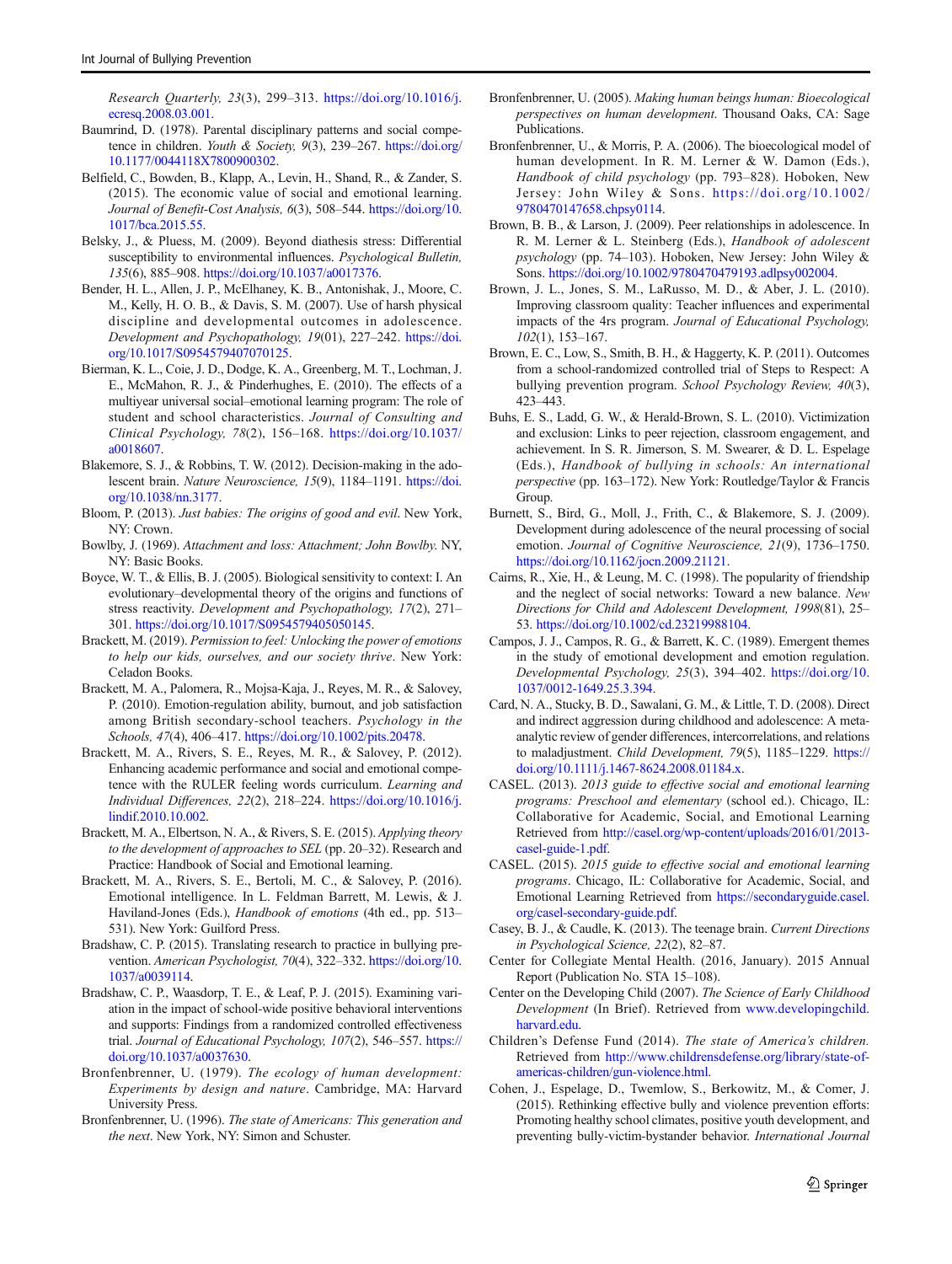<span id="page-15-0"></span>of Violence and Schools, 15, 2–40 Retrieved from [https://www.](https://www.researchgate.net/publication/281593701) [researchgate.net/publication/281593701.](https://www.researchgate.net/publication/281593701)

- Committee for Children. (2008). The second step SEL program. Retrieved from. [http://www.cfchildren.org/programs/social](http://www.cfchildren.org/programs/social-emotional-learning/)[emotional-learning/](http://www.cfchildren.org/programs/social-emotional-learning/).
- Conduct Problems Prevention Research Group. (2011). The effects of the Fast Track Preventative Intervention on the development of conduct disorder across childhood. Child Development, 82(1), 331–345. <https://doi.org/10.1111/j.1467-8624.2010.01558.x>.
- Cornell, D., & Limber, S. P. (2015). Law and policy on the concept of bullying at school. American Psychologist, 70(4), 333–343. [https://](https://doi.org/10.1037/a0038558) [doi.org/10.1037/a0038558](https://doi.org/10.1037/a0038558).
- Costello, M. B. (2016). The Trump effect: The impact of the presidential campaign on our nation's schools. Southern poverty law center. Retrieved from [https://www.splcenter.org/20161128/trump-effect](https://www.splcenter.org/20161128/trump-effect-impact-2016-presidential-election-our-nations-schools)[impact-2016-presidential-election-our-nations-schools.](https://www.splcenter.org/20161128/trump-effect-impact-2016-presidential-election-our-nations-schools)
- Cowan, C. P., & Cowan, P. A. (2015). Focus on the co-parenting couple: A new approach to encourage father involvement and strengthening parent-child relationships. International Journal of Birth and Parent Education, 2(3), 31–35.
- Cowan, P. A., Cowan, C. P., Pruett, M. K., Pruett, K., & Wong, J. J. (2009). Promoting fathers' engagement with children: Preventive interventions for low-income families. Journal of Marriage and Family, 71(3), 663–679. [https://doi.org/10.1111/j.1741-3737.2009.](https://doi.org/10.1111/j.1741-3737.2009.00625.x) [00625.x.](https://doi.org/10.1111/j.1741-3737.2009.00625.x)
- Crean, H. F., & Johnson, D. B. (2013). Promoting Alternative Thinking Strategies (PATHS) and elementary school aged children's aggression: Results from a cluster randomized trial. American Journal of Community Psychology, 52(1–2), 56–72. [https://doi.org/10.1007/](https://doi.org/10.1007/s10464-013-9576-4) [s10464-013-9576-4.](https://doi.org/10.1007/s10464-013-9576-4)
- Crick, N. R., Ostrov, J. M., & Werner, N. E. (2006). A longitudinal study of relational aggression, physical aggression, and children's social– psychological adjustment. Journal of Abnormal Child Psychology, 34(2), 127–138. [https://doi.org/10.1007/s10802-005-9009-4.](https://doi.org/10.1007/s10802-005-9009-4)
- Crone, E. A., & Dahl, R. E. (2012). Understanding adolescence as a period of social–affective engagement and goal flexibility. Nature Reviews Neuroscience, 13(9), 636–650. [https://doi.org/10.1038/](https://doi.org/10.1038/nrn3313) [nrn3313](https://doi.org/10.1038/nrn3313).
- Curley, J. P., & Champagne, F. A. (2016). Influence of maternal care on the developing brain: Mechanisms, temporal dynamics and sensitive periods. Frontiers in Neuroendocrinology, 40, 52–66. [https://doi.](https://doi.org/10.1016/j.yfrne.2015.11.001) [org/10.1016/j.yfrne.2015.11.001](https://doi.org/10.1016/j.yfrne.2015.11.001).
- Curtin, S. C., Hedegaard, H., & Minio, A. (2017). Suicide rates for teens aged 15-19 years, by sex—United States, 1975-2015. Morbidity and Mortality Weekly Report, 66(30), 816.
- deMause, L. (2002). The emotional life of nations. London: Karnac Books.
- Deming, D. J. (2015). The growing importance of social skills in the labor market. The Quarterly Journal of Economics, 132(4), 1593–1640. [https://doi.org/10.3386/w21473.](https://doi.org/10.3386/w21473)
- Denham, S., Warren, H., von Salisch, M., Benga, O., Chin, J. C., & Geangu, E. (2011). Emotions and social development in childhood. In P. K. Smith & C. H. Hart (Eds.), The Wiley-Blackwell handbook of childhood social development (2nd ed., pp. 413–433). Hobeken, New Jersey: John Wiley & Sons. [https://doi.org/10.1002/](https://doi.org/10.1002/9781444390933.ch22) [9781444390933.ch22.](https://doi.org/10.1002/9781444390933.ch22)
- Denny, S., Peterson, E. R., Stuart, J., Utter, J., Bullen, P., Fleming, T., et al. (2015). Bystander intervention, bullying, and victimization: A multilevel analysis of New Zealand high schools. Journal of School Violence, 14(3), 245–272. [https://doi.org/10.1080/15388220.2014.](https://doi.org/10.1080/15388220.2014.910470) [910470.](https://doi.org/10.1080/15388220.2014.910470)
- Diamond, A. (2013). Executive functions. Annual Review of Psychology, 64, 135–168. [https://doi.org/10.1146/annurev-psych-113011-](https://doi.org/10.1146/annurev-psych-113011-143750) [143750.](https://doi.org/10.1146/annurev-psych-113011-143750)
- Dijkstra, J. K., Lindenberg, S., Verhulst, F. C., Ormel, J., & Veenstra, R. (2009). The relation between popularity and aggressive, destructive,

and norm-breaking behaviors: Moderating effects of athletic abilities, physical attractiveness, and prosociality. Journal of Research on Adolescence, 19(3), 401–413. [https://doi.org/10.1111/j.1532-](https://doi.org/10.1111/j.1532-7795.2009.00594.x) [7795.2009.00594.x](https://doi.org/10.1111/j.1532-7795.2009.00594.x).

- Dodge, K. A., Dishion, T. J., & Lansford, J. E. (2006). Deviant peer influences in intervention and public policy for youth. Society for Research in Child Development Social Policy Report, 20(1).
- Domitrovich, C. E., Bradshaw, C. P., Berg, J. K., Pas, E. T., Becker, K. D., Musci, R., et al. (2016). How do school-based prevention programs impact teachers? Findings from a randomized trial of an integrated classroom management and social-emotional program. Prevention Science, 17(3), 325–337.
- Domitrovich, C. E., Durlak, J. A., Staley, K. C., & Weissberg, R. P. (2017). Social-emotional competence: An essential factor for promoting positive adjustment and reducing risk in school children. Child Development, 88(2), 408–416. [https://doi.org/10.1111/cdev.](https://doi.org/10.1111/cdev.12739) [12739.](https://doi.org/10.1111/cdev.12739)
- Due, P., Merlo, J., Harel-Fisch, Y., Damsgaard, M. T., Soc, M. S., Holstein, B. E., et al. (2009). Socioeconomic inequality in exposure to bullying during adolescence: A comparative, cross-sectional, multilevel study in 35 countries. American Journal of Public Health, 99(5), 907–914. [https://doi.org/10.2105/AJPH.2008.](https://doi.org/10.2105/AJPH.2008.139303) [139303.](https://doi.org/10.2105/AJPH.2008.139303)
- Durlak, J. A., Weissberg, R. P., Dymnicki, A. B., Taylor, R. D., & Schellinger, K. B. (2011). The impact of enhancing students' social and emotional learning: A meta-analysis of school-based universal interventions. Child Development, 82(1), 405–432. [https://doi.org/](https://doi.org/10.1111/j.1467-8624.2010.01564.x) [10.1111/j.1467-8624.2010.01564.x.](https://doi.org/10.1111/j.1467-8624.2010.01564.x)
- Dusenbury, L., & Weissberg, R. P. (2017). State efforts to promote social and emotional learning in students. A publication of the collaborative for academic, social, and emotional learning. Retrieved from [https://www.casel.org/wp-content/uploads/2017/01/State-Efforts](https://www.casel.org/wp-content/uploads/2017/01/State-Efforts-to-Promote-Social-and-Emotional-Learning-Jan-2017-1-16-17.pdf)[to-Promote-Social-and-Emotional-Learning-Jan-2017-1-16-17.pdf](https://www.casel.org/wp-content/uploads/2017/01/State-Efforts-to-Promote-Social-and-Emotional-Learning-Jan-2017-1-16-17.pdf).
- Dweck, C. S. (2006). Mindset: The new psychology of success. New York, NY: Random House Incorporated.
- Dwyer, J. G. (2006). The relationship rights of children. Cambridge: Cambridge University Press.
- Edwards, D., Hunt, M. H., Meyers, J., Grogg, K. R., & Jarrett, O. (2005). Acceptability and student outcomes of a violence prevention curriculum. Journal of Primary Prevention, 26(5), 401–418.
- Eisenberg, N., Spinrad, T. L., Fabes, R. A., Reiser, M., Cumberland, A., Shepard, S. A., et al. (2004). The relations of effortful control and impulsivity to children's resiliency and adjustment. Child Development, 75(1), 25–46. [https://doi.org/10.1111/j.1467-8624.](https://doi.org/10.1111/j.1467-8624.2004.00652.x) [2004.00652.x](https://doi.org/10.1111/j.1467-8624.2004.00652.x).
- Eisenberg, N., Spinrad, T. L., & Morris, A. S. (2013). Prosocial development. In P. D. Zelazo (Ed.), Oxford handbook of developmental psychology: Self and other (Vol. 2, pp. 300–325). New York, NY: Oxford University Press.
- Eisenberg, N., Spinrad, T., & Knafo-Noam, A. (2015). Prosocial development. In M. Lamb & R. Lerner (Eds.), Handbook of child psychology and developmental science (Vol. 3). Hoboken, NJ: John Wiley & Sons.
- Espelage, D. L., & De La Rue, L. (2012). School bullying: Its nature and ecology. International Journal of Adolescent Medicine and Health, 24(1), 3–10. <https://doi.org/10.1515/ijamh.2012.002>.
- Espelage, D. L., & Hong, J. S. (2017). Cyberbullying prevention and intervention efforts: Current knowledge and future directions. The Canadian Journal of Psychiatry, 62(6), 374–380. [https://doi.org/10.](https://doi.org/10.1177/0706743716684793) [1177/0706743716684793.](https://doi.org/10.1177/0706743716684793)
- Espelage, D. L., Bosworth, K., & Simon, T. R. (2000). Examining the social context of bullying behaviors in early adolescence. Journal of Counseling & Development, 78(3), 326–333. [https://doi.org/10.](https://doi.org/10.1002/j.1556-6676.2000.tb01914.x) [1002/j.1556-6676.2000.tb01914.x](https://doi.org/10.1002/j.1556-6676.2000.tb01914.x).
- Espelage, D. L., Low, S., Polanin, J. R., & Brown, E. C. (2015). Clinical trial of Second Step© middle-school program: Impact on aggression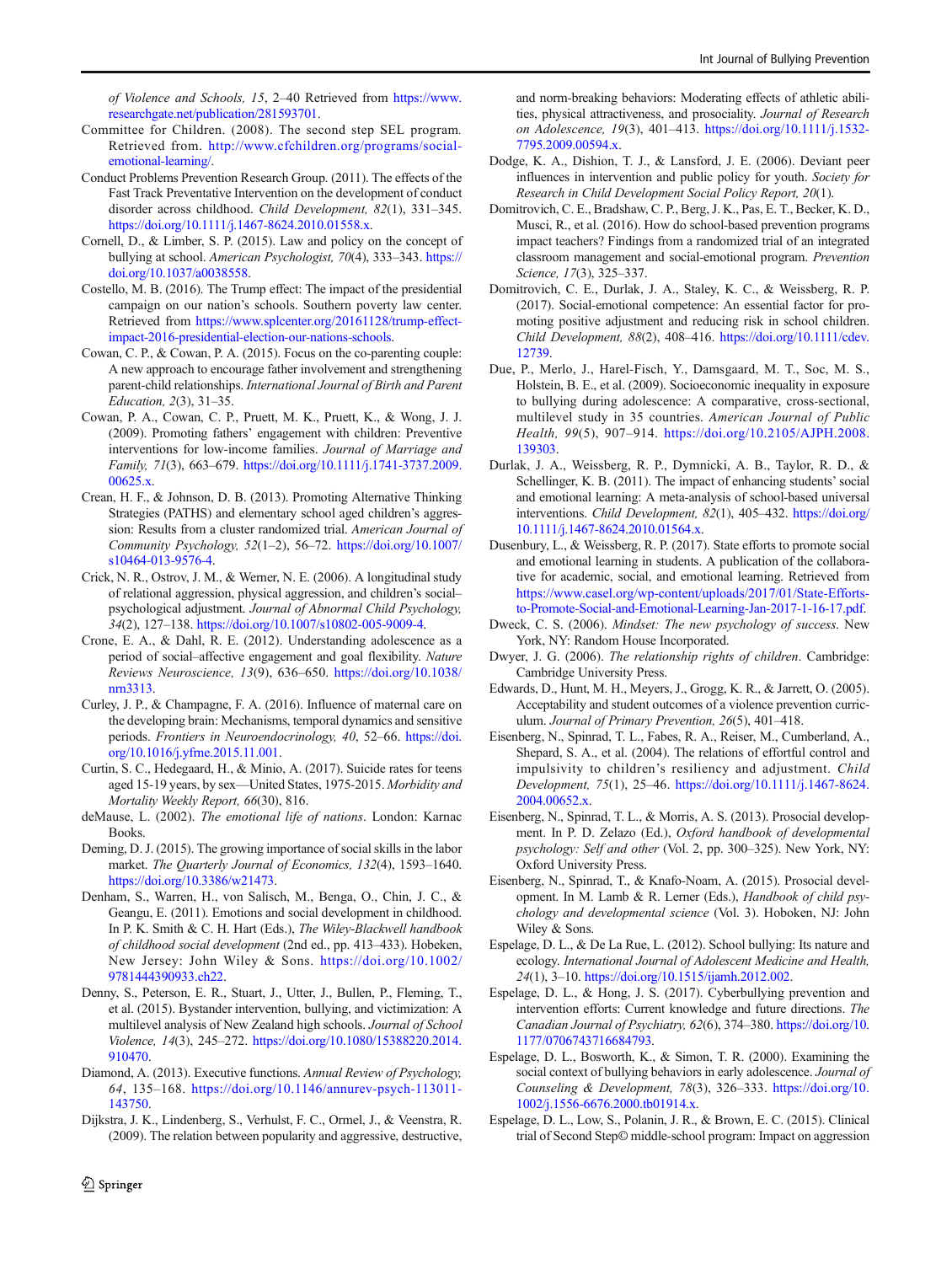<span id="page-16-0"></span>& victimization. Journal of Applied Developmental Psychology, 37, 52–63. <https://doi.org/10.1016/j.appdev.2014.11.007>.

- Evans, G. W., & Kim, P. (2013). Childhood poverty, chronic stress, selfregulation, and coping. Child Development Perspectives, 7(1), 43– 48. [https://doi.org/10.1111/cdep.12013.](https://doi.org/10.1111/cdep.12013)
- Facing History and Ourselves. (2015, November 6). How do we know it works? Retrieved from [https://www.facinghistory.org/sites/default/](https://www.facinghistory.org/sites/default/files/How%20Do%20We%20Know%20It%20Works%20Master%20Eval%20Summary%2011_6_2015.pdf) [files/How%20Do%20We%20Know%20It%20Works%20Master%](https://www.facinghistory.org/sites/default/files/How%20Do%20We%20Know%20It%20Works%20Master%20Eval%20Summary%2011_6_2015.pdf) [20Eval%20Summary%2011\\_6\\_2015.pdf](https://www.facinghistory.org/sites/default/files/How%20Do%20We%20Know%20It%20Works%20Master%20Eval%20Summary%2011_6_2015.pdf).
- Farrington, D. P., & Ttofi, M. M. (2009). School-based programs to reduce bullying and victimization. The Campbell Collaboration, 6, 1–148. [https://doi.org/10.4073/csr.2009.6.](https://doi.org/10.4073/csr.2009.6)
- Ferguson, C. J., San Miguel, C., Kilburn, J. C., & Sanchez, P. (2007). The effectiveness of school-based anti-bullying programs: A metaanalytic review. Criminal Justice Review, 32(4), 401–414. [https://](https://doi.org/10.1177/0734016807311712) [doi.org/10.1177/0734016807311712](https://doi.org/10.1177/0734016807311712).
- Fivush, R., & Haden, C. A. (2005). Parent-child reminiscing and the construction of a subjective self. In B. D. Homer & C. S. Tamis-LeMonda (Eds.), The development of social cognition and communication (pp. 315–335). Mahwah, NJ, US: Lawrence Erlbaum Associates Publishers.
- Flavell, J. H., Flavell, E. R., & Green, F. L. (2001). Development of children's understanding of connections between thinking and feeling. Psychological Science, 12(5), 430–432. [https://doi.org/10.1111/](https://doi.org/10.1111/1467-9280.00379) [1467-9280.00379](https://doi.org/10.1111/1467-9280.00379).
- Flower, A., McKenna, J. W., & Haring, C. D. (2017). Behavior and classroom management: Are teacher preparation programs really preparing our teachers? Preventing School Failure: Alternative Education for Children and Youth, 61(2), 163–169. [https://doi.org/](https://doi.org/10.1080/1045988X.2016.1231109) [10.1080/1045988X.2016.1231109](https://doi.org/10.1080/1045988X.2016.1231109).
- Fonagy, P., Twemlow, S. W., Vernberg, E. M., Nelson, J. M., Dill, E. J., Little, T. D., & Sargent, J. A. (2009). A cluster randomized controlled trial of child-focused psychiatric consultation and a school systems-focused intervention to reduce aggression. Journal of Child Psychology and Psychiatry, 50(5), 607–616. [https://doi.org/10.](https://doi.org/10.1111/j.1469-7610.2008.02025.x) [1111/j.1469-7610.2008.02025.x](https://doi.org/10.1111/j.1469-7610.2008.02025.x).
- Freiberg, H. J., & Stein, T. (1999). Measuring, improving and sustaining healthy learning environments. In H. J. Freiberg (Ed.), School climate: Measuring, improving and sustaining healthy learning environments (pp. 11–29). London: Falmer Press.
- Frey, K. S., Nolen, S. B., Edstrom, L. V. S., & Hirschstein, M. K. (2005). Effects of a school-based social–emotional competence program: Linking children's goals, attributions, and behavior. Journal of Applied Developmental Psychology, 26(2), 171–200. [https://doi.](https://doi.org/10.1016/j.appdev.2004.12.002) [org/10.1016/j.appdev.2004.12.002.](https://doi.org/10.1016/j.appdev.2004.12.002)
- Fronius, T., Persson, H., Guckenburg, S., Hurley, N., & Petrosino, A. (2016 February). Restorative justice in US schools: A research review. San Francisco, CA: WestEd Justice and Prevention Training Center.
- Gaffney, H., Farrington, D. P., Espelage, D. L., & Ttofi, M. M. (2018a). Are cyberbullying intervention and prevention programs effective? A systematic and meta-analytical review. Aggression and Violent Behavior. <https://doi.org/10.1016/j.avb.2018.07.002>.
- Gaffney, H., Ttofi, M. M., & Farrington, D. P. (2018b). Evaluating the effectiveness of school-bullying prevention programs: An updated meta-analytical review. Aggression and Violent Behavior. [https://](https://doi.org/10.1016/j.avb.2018.07.001) [doi.org/10.1016/j.avb.2018.07.001.](https://doi.org/10.1016/j.avb.2018.07.001)
- García, T. M. (2016, December 6). Only one-third of students rate their school culture positively. Education Dive. Retrieved from [https://](https://www.educationdive.com/news/only-one-third-of-students-rate-their-school-culture-positively/431760/) [www.educationdive.com/news/only-one-third-of-students-rate](https://www.educationdive.com/news/only-one-third-of-students-rate-their-school-culture-positively/431760/)[their-school-culture-positively/431760/.](https://www.educationdive.com/news/only-one-third-of-students-rate-their-school-culture-positively/431760/)
- Gilliam, W. S. (2005). Prekindergarteners left behind: Expulsion rates in state prekindergarten systems. Foundation for Child Development Policy Brief, 3. Retrieved from [http://challengingbehavior.fmhi.usf.](http://challengingbehavior.fmhi.usf.edu/explore/policy_docs/prek_expulsion.pdf) [edu/explore/policy\\_docs/prek\\_expulsion.pdf.](http://challengingbehavior.fmhi.usf.edu/explore/policy_docs/prek_expulsion.pdf)
- Gilliam, W. S., Maupin, A. N., Reyes, C. R., Accavitti, M., & Shic, F. (2016, September 28). Do early educators' implicit biases regarding sex and race relate to behavior expectations and recommendations of preschool expulsions and suspensions? In Research Study Brief. New Haven, CT: Yale Child Study Center.
- Gladden, R.M., Vivolo-Kantor, A.M., Hamburger, M.E., & Lumpkin, C.D. (2014). Bullying surveillance among youths: Uniform definitions for public health and recommended data elements, version 1.0. Atlanta, GA: National Center for Injury and Prevention and Control, Centers for Disease Control and Prevention and U.S. Department of Education. Retrieved from [https://www.cdc.gov/](https://www.cdc.gov/violenceprevention/pdf/bullying-definitions-final-a.pdf) [violenceprevention/pdf/bullying-definitions-final-a.pdf](https://www.cdc.gov/violenceprevention/pdf/bullying-definitions-final-a.pdf).
- Global initiative to end all corporal punishment of children (2015). Retrieved from. <http://www.endcorporalpunishment.org/>.
- Godfrey, K., & Barker, D. (2001). Fetal programming and adult health. Public Health Nutrition, 4(2b), 611–624. [https://doi.org/10.1079/](https://doi.org/10.1079/PHN2001145) [PHN2001145](https://doi.org/10.1079/PHN2001145).
- Goldsmith, H. H., Buss, A. H., Plomin, R., Rothbart, M. K., Thomas, A., Chess, S., et al. (1987). Roundtable: What is temperament? Four approaches. Child Development, 58(2), 505-529. [https://doi.org/](https://doi.org/10.2307/1130527) [10.2307/1130527.](https://doi.org/10.2307/1130527)
- Harlow, H. F. (1959). Love in infant monkeys. San Francisco, CA: WH Freeman.
- Harris, P. L. (1989). Children and emotion: The development of psychological understanding. New York, NY: Basil Blackwell.
- Harter, S. (1999). The construction of the self: A developmental perspective. New York, NY: Guilford Press.
- Hartup, W. W., & Abecassis, M. (2002). Friends and enemies. In I. P. K. Smith & C. H. Hart (Eds.), Blackwell handbook of childhood social development (pp. 286–306). Hoboken, NJ: Blackwell Publishing.
- Heckman, J. J., Stixrud, J., & Urzua, S. (2006). The effects of cognitive and noncognitive abilities on labor market outcomes and social behavior. Journal of Labor Economics, 24(3), 411-482. [https://doi.](https://doi.org/10.1086/504455) [org/10.1086/504455.](https://doi.org/10.1086/504455)
- Hinduja, S. (2018, June 22). Federal commission on school safety. Cyberbullying Research Center. Retrieved from [https://](https://cyberbullying.org/federal-commission-on-school-safety) [cyberbullying.org/federal-commission-on-school-safety.](https://cyberbullying.org/federal-commission-on-school-safety)
- Hinduja, S., & Patchin, J. W. (2017). Cultivating youth resilience to prevent bullying and cyberbullying victimization. Child Abuse & Neglect, 73, 51–62. <https://doi.org/10.1016/j.chiabu.2017.09.010>.
- Hong, J. S., & Espelage, D. L. (2012). A review of research on bullying and peer victimization in school: An ecological system analysis. Aggression and Violent Behavior, 17(4), 311–322. [https://doi.org/](https://doi.org/10.1016/j.avb.2012.03.003) [10.1016/j.avb.2012.03.003](https://doi.org/10.1016/j.avb.2012.03.003).
- Hoynes, H. W., & Whitmore Schanzenbach, D. (2018). Safety net investments in children (NBER Working Paper No. 24594). The National Bureau of Economic Research. Cambridge, MA. Retrieved from <https://www.nber.org/papers/w24594.pdf>.
- Hudley, C., & Graham, S. (1993). An attributional intervention to reduce peer-directed aggression among African-American boys. Child Development, 64(1), 124–138. [https://doi.org/10.1111/j.1467-8624.](https://doi.org/10.1111/j.1467-8624.1993.tb02899.x) [1993.tb02899.x.](https://doi.org/10.1111/j.1467-8624.1993.tb02899.x)
- Jacobson, R. B. (2012). Rethinking school bullying: Dominance, identity and school culture (Vol. 90). London: Routledge Press. [https://doi.](https://doi.org/10.4324/9780203069646) [org/10.4324/9780203069646.](https://doi.org/10.4324/9780203069646)
- Jeong, S., & Lee, B. H. (2013). A multilevel examination of peer victimization and bullying preventions in schools. Journal of Criminology, 2013, 1–10. <https://doi.org/10.1155/2013/735397>.
- Johnston, C. C., & Strada, M. E. (1986). Acute pain response in infants: A multidimensional description. Pain, 24(3), 373–382. [https://doi.org/](https://doi.org/10.1016/0304-3959(86)90123-5) [10.1016/0304-3959\(86\)90123-5.](https://doi.org/10.1016/0304-3959(86)90123-5)
- Jones, S. M., Brown, J. L., & Aber, J. L. (2011). Two-year impacts of a universal school-based social-emotional and literacy intervention: An experiment in translational developmental research. Child Development, 82(2), 533–554. [https://doi.org/10.1111/j.1467-8624.](https://doi.org/10.1111/j.1467-8624.2010.01560.x) [2010.01560.x](https://doi.org/10.1111/j.1467-8624.2010.01560.x).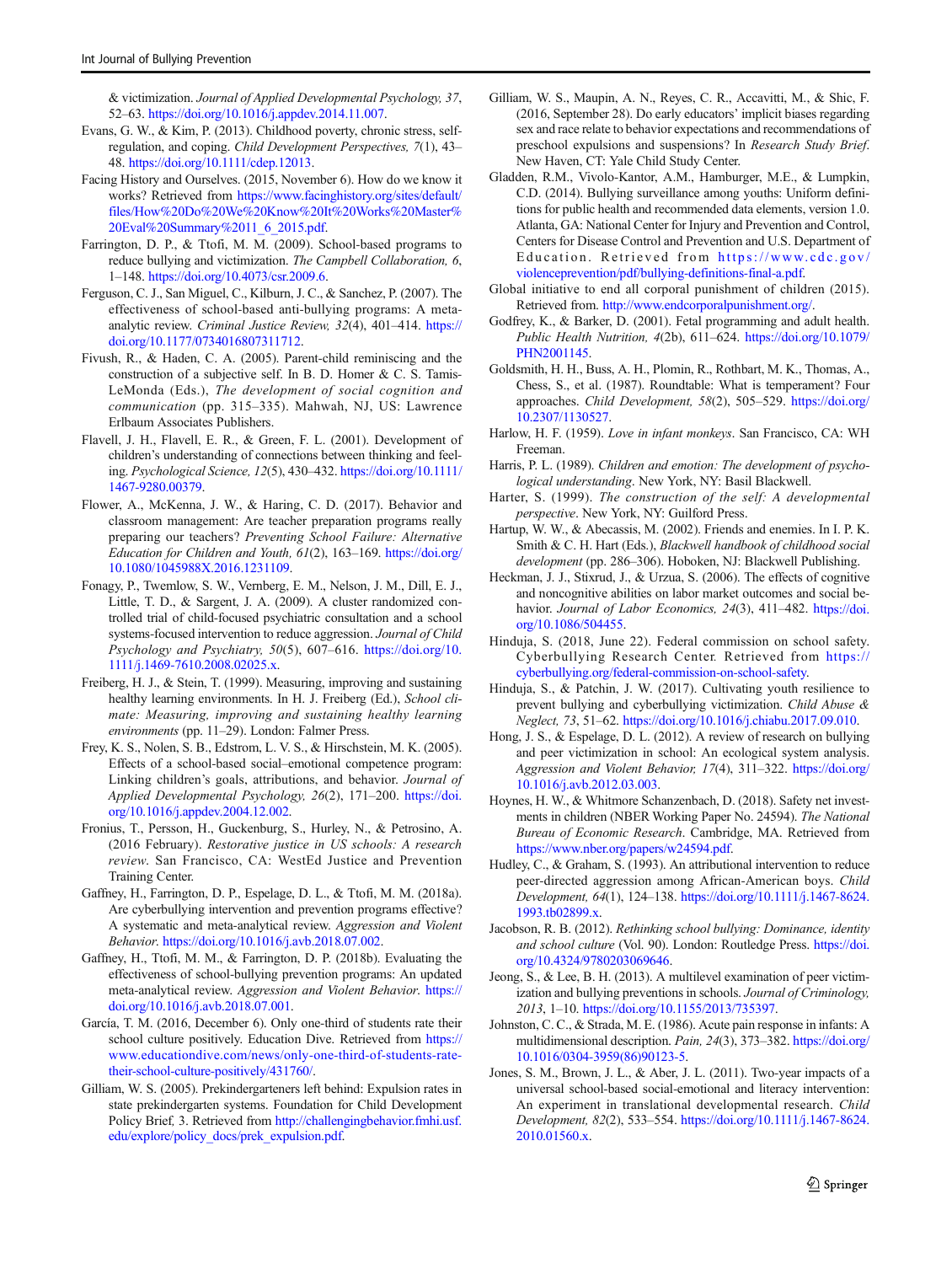- <span id="page-17-0"></span>Jones, S. M., Bouffard, S. M., & Weissbourd, R. (2013). Educators'social and emotional skills vital to learning. Phi Delta Kappan, 94(8), 62– 65. [https://doi.org/10.1177/003172171309400815.](https://doi.org/10.1177/003172171309400815)
- Jones, S. M., Barnes, S. P., Bailey, R., & Doolittle, E. J. (2017). Promoting social and emotional competencies in elementary school. Future of Children, 27(1), 49–72.
- Juvonen, J., & Graham, S. (2014). Bullying in schools: The power of bullies and the plight of victims. Annual Review of Psychology, 65, 159–185. [https://doi.org/10.1146/annurev-psych-010213-115030.](https://doi.org/10.1146/annurev-psych-010213-115030)
- Kagan, J., Reznick, J. S., & Snidman, N. (1988). Biological bases of childhood shyness. Science, 240(4849), 167–171. [https://doi.org/](https://doi.org/10.1126/science.3353713) [10.1126/science.3353713.](https://doi.org/10.1126/science.3353713)
- Kaplan, C. (1992). Teachers' punishment histories and their selection of disciplinary strategies. Contemporary Educational Psychology, 17(3), 258–265. [https://doi.org/10.1016/0361-476X\(92\)90064-6.](https://doi.org/10.1016/0361-476X(92)90064-6)
- Kärnä, A., Voeten, M., Little, T. D., Alanen, E., Poskiparta, E., & Salmivalli, C. (2013). Effectiveness of the KiVa Antibullying Program: Grades 1–3 and 7–9. Journal of Educational Psychology, 105(2), 535–551. <https://doi.org/10.1037/a0030417>.
- Kosciw, J. G., Greytak, E. A., Bartkiewicz, M. J., Boesen, M. J., & Palmer, N. A. (2012). The 2011 National School Climate Survey: The experiences of lesbian, gay, bisexual and transgender youth in our nation's schools. New York: GLSEN.
- Laible, D. J., & Thompson, R. A. (2002). Mother–child conflict in the toddler years: Lessons in emotion, morality, and relationships. Child Development, 73(4), 1187–1203. [https://doi.org/10.1111/1467-](https://doi.org/10.1111/1467-8624.00466) [8624.00466](https://doi.org/10.1111/1467-8624.00466).
- Langford, R., Bonell, C., Jones, H., Pouliou, T., Murphy, S., Waters, E., et al. (2015). The World Health Organization's health promoting schools framework: A Cochrane systematic review and meta-analysis. BMC Public Health, 15(1), 130. [https://doi.org/10.1186/](https://doi.org/10.1186/s12889-015-1360-y) [s12889-015-1360-y.](https://doi.org/10.1186/s12889-015-1360-y)
- Lawson, K. R., & Ruff, H. A. (2004). Early attention and negative emotionality predict later cognitive and behavioural function. International Journal of Behavioral Development, 28(2), 157–165. <https://doi.org/10.1080/01650250344000361>.
- Lessne, D., & Yanez, C. (2016). Student reports of bullying: Results from the 2015 School Crime Supplement to the National Crime Victimization Survey (NCES 2017-015). National Center for Education Statistics. Retrieved from [https://nces.ed.gov/pubs2017/](https://nces.ed.gov/pubs2017/2017015.pdf) [2017015.pdf.](https://nces.ed.gov/pubs2017/2017015.pdf)
- Levick, M., & Moon, K. (2010). Prosecuting sexting as child pornography. Valparaiso University Law Review, 44(4), 1035–1054.
- Lewis, M. (2013). The rise of consciousness and the development of emotional life. New York, NY: Guilford Publications.
- Lieberman, M. D. (2013). Social: Why our brains are wired to connect. Oxford: Oxford University Press.
- Lochman, J. E., & Wells, K. C. (2004). The coping power program for preadolescent aggressive boys and their parents: Outcome effects at the 1-year follow-up. Journal of Consulting and Clinical Psychology, 72(4), 571–578. [https://doi.org/10.1037/0022-006X.](https://doi.org/10.1037/0022-006X.72.4.571) [72.4.571.](https://doi.org/10.1037/0022-006X.72.4.571)
- Lochman, J. E., Wells, K. C., Qu, L., & Chen, L. (2013). Three year follow-up of coping power intervention effects: Evidence of neighborhood moderation? Prevention Science, 14(4), 364–376. [https://](https://doi.org/10.1007/s11121-012-0295-0) [doi.org/10.1007/s11121-012-0295-0.](https://doi.org/10.1007/s11121-012-0295-0)
- Low, S., Cook, C. R., Smolkowski, K., & Buntain-Ricklefs, J. (2015). Promoting social–emotional competence: An evaluation of the elementary version of second step®. Journal of School Psychology, 53(6), 463–477. <https://doi.org/10.1016/j.jsp.2015.09.002>.
- Malousek, J. R., Colburn-Malousek, L. K., & Brown, K. S. (2016). Child abuse in the United States. In C. L. Shehan (Ed.), The Wiley Blackwell encyclopedia of family studies. [https://doi.org/10.1002/](https://doi.org/10.1002/9781119085621.wbefs244) [9781119085621.wbefs244](https://doi.org/10.1002/9781119085621.wbefs244).
- Mason, S. A., & Downing, B. L. (2014). First year teachers' perception on their self-efficacy in bullying intervention: Teacher preparation

 $\hat{Z}$  Springer

programs. In A. Esmail (Ed.), Alleviating bullying: Conquering the challenge of violent crimes (pp. 70–87). Lanham, MD: UPA.

- Mayer, J. D., & Salovey, P. (1997). What is emotional intelligence? In P. Salovey & D. J. Sluyter (Eds.), *Emotional development and emo*tional intelligence: Educational implications (pp. 3–34). New York, NY: Basic Books.
- McClelland, M. M., Tominey, S. L., Schmitt, S. A., & Duncan, R. (2017). SEL interventions in early childhood. Future of Children, 27(1), 33– 47.
- McDowell, D. J., & Parke, R. D. (2000). Differential knowledge of display rules for positive and negative emotions: Influences from parents, influences on peers. Social Development, 9(4), 415–432. [https://doi.org/10.1111/1467-9507.00136.](https://doi.org/10.1111/1467-9507.00136)
- Mental Health America. (n.d.). Workplace culture & bullying. Retrieved from [http://www.mentalhealthamerica.net/workplace-culture](http://www.mentalhealthamerica.net/workplace-culture-bullying)[bullying](http://www.mentalhealthamerica.net/workplace-culture-bullying).
- Merrell, K. W., Gueldner, B. A., Ross, S. W., & Isava, D. M. (2008). How effective are school bullying intervention programs? A metaanalysis of intervention research. School Psychology Quarterly, 23(1), 26–42. <https://doi.org/10.1037/1045-3830.23.1.26>.
- Merritt, E. G., Wanless, S. B., Rimm-Kaufman, S. E., Cameron, C., & Peugh, J. L. (2012). The contribution of teachers' emotional support to children's social behaviors and self-regulatory skills in first grade. School Psychology Review, 41(2), 141–159.
- Merten, D. E. (1997). The meaning of meanness: Popularity, competition, and conflict among junior high school girls. Sociology of Education, 175–191. <https://doi.org/10.2307/2673207>.
- Meyers, A. B., & Berk, L. E. (2014). Make-believe play and self-regulation. In L. Booker, M. Blaise, & S. Edwards (Eds.), The SAGE handbook of play and learning in early childhood (pp. 43–55). London: SAGE Publications Ltd.. [https://doi.org/10.4135/](https://doi.org/10.4135/9781473907850) [9781473907850.](https://doi.org/10.4135/9781473907850)
- Misailidi, P. (2006). Young children's display rule knowledge: Understanding the distinction between apparent and real emotions and the motives underlying the use of display rules. Social Behavior and Personality: An International Journal, 34(10), 1285–1296. <https://doi.org/10.2224/sbp.2006.34.10.1285>.
- Moffitt, T. E., Arseneault, L., Belsky, D., Dickson, N., Hancox, R. J., Harrington, H., et al. (2011). A gradient of childhood self-control predicts health, wealth, and public safety. Proceedings of the National Academy of Sciences, 108(7), 2693–2698. [https://doi.org/](https://doi.org/10.1073/pnas.1010076108) [10.1073/pnas.1010076108.](https://doi.org/10.1073/pnas.1010076108)
- Moisuc, A., Brauer, M., Fonseca, A., Chaurand, N., & Greitemeyer, T. (2018). Individual differences in social control: Who 'speaks up' when witnessing uncivil, discriminatory, and immoral behaviours? British Journal of Social Psychology. [https://doi.org/10.1111/bjso.](https://doi.org/10.1111/bjso.12246) [12246.](https://doi.org/10.1111/bjso.12246)
- Monk, C., Spicer, J., & Champagne, F. (2012). Linking prenatal maternal adversity to developmental outcomes in infants: The role of epigenetic pathways. Development and Psychopathology, 24(4), 1361– 1376. [https://doi.org/10.1017/S0954579412000764.](https://doi.org/10.1017/S0954579412000764)
- Murthy, V. (2017). One nation under stress: How social connection can heal us. Retrieved from [https://www.commonwealthclub.org/](https://www.commonwealthclub.org/events/2017-05-16/one-nation-under-stress-how-social-connection-can-heal-us) [events/2017-05-16/one-nation-under-stress-how-social-connection](https://www.commonwealthclub.org/events/2017-05-16/one-nation-under-stress-how-social-connection-can-heal-us)[can-heal-us.](https://www.commonwealthclub.org/events/2017-05-16/one-nation-under-stress-how-social-connection-can-heal-us)
- Musu-Gillette, L. (2017, May 17). International comparisons of school crime and safety. In National Center for education statistics Retrieved from [https://nces.ed.gov/blogs/nces/post/international](https://nces.ed.gov/blogs/nces/post/international-comparisons-of-school-crime-and-safety)[comparisons-of-school-crime-and-safety.](https://nces.ed.gov/blogs/nces/post/international-comparisons-of-school-crime-and-safety)
- Namie, G., Christensen, D., & Phillips, D. (2014). U.S. workplace bullying survey. Retrieved from [http://workplacebullying.org/multi/pdf/](http://workplacebullying.org/multi/pdf/WBI-2014-US-Survey.pdf) [WBI-2014-US-Survey.pdf.](http://workplacebullying.org/multi/pdf/WBI-2014-US-Survey.pdf)
- Nathanson, L., Rivers, S. E., Flynn, L. M., & Brackett, M. A. (2016). Creating emotionally intelligent schools with RULER. Emotion  $Review, 8(4), 305-310. <https://doi.org/10.1177/>$  $Review, 8(4), 305-310. <https://doi.org/10.1177/>$  $Review, 8(4), 305-310. <https://doi.org/10.1177/>$ [1754073916650495](https://doi.org/10.1177/1754073916650495).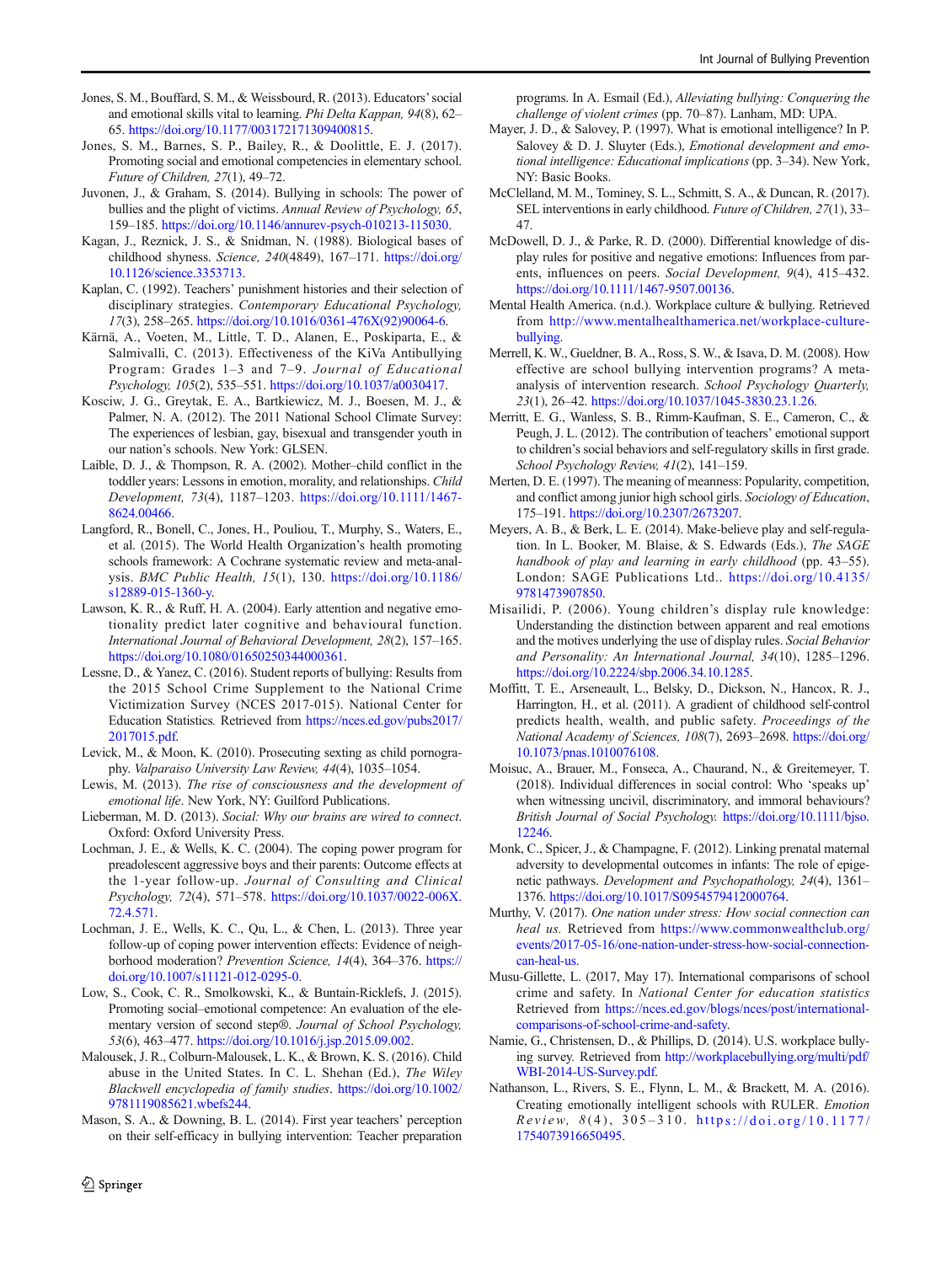- <span id="page-18-0"></span>National School Climate Center. (n.d.). Retrieved from [https://www.](https://www.schoolclimate.org/) [schoolclimate.org/](https://www.schoolclimate.org/).
- Newcomb, A. F., Bukowski, W. M., & Pattee, L. (1993). Children's peer relations: A meta-analytic review of popular, rejected, neglected, controversial, and average sociometric status. Psychological Bulletin, 113(1), 99–128. [https://doi.org/10.1037/0033-2909.113.1.](https://doi.org/10.1037/0033-2909.113.1.99) [99](https://doi.org/10.1037/0033-2909.113.1.99).
- Nielsen, M. B., Nielsen, G. H., Notelaers, G., & Einarsen, S. (2015). Workplace bullying and suicidal ideation: A 3-wave longitudinal Norwegian study. American Journal of Public Health, 105(11), e23–e28. <https://doi.org/10.2105/AJPH.2015.302855>.
- OECD. (2017). Starting strong 2017: Key OECD indicators on early childhood education and care. Paris: OECD Publishing. [https://](https://doi.org/10.1787/9789264276116-en) [doi.org/10.1787/9789264276116-en](https://doi.org/10.1787/9789264276116-en).
- Olweus, D. (2005). A useful evaluation design, and effects of the Olweus Bullying Prevention Program. Psychology, Crime & Law, 11(4), 389–402. <https://doi.org/10.1080/10683160500255471>.
- Olweus, D., & Limber, S. P. (2010a). Bullying in school: Evaluation and dissemination of the Olweus Bullying Prevention Program. American Journal of Orthopsychiatry, 80(1), 124-134. [https://doi.](https://doi.org/10.1111/j.1939-0025.2010.01015.x) [org/10.1111/j.1939-0025.2010.01015.x.](https://doi.org/10.1111/j.1939-0025.2010.01015.x)
- Olweus, D., & Limber, S. P. (2010b). Olweus Bullying Prevention Program. In S. R. Jimerson, S. M. Swearer, & D. L. Espelage (Eds.), The handbook of bullying in schools: An international perspective (pp. 377–401). New York, NY: Routledge.
- Olweus, D., & Limber, S. P. (2018). Some problems with cyberbullying research. Current Opinion in Psychology, 19, 139-143. [https://doi.](https://doi.org/10.1016/j.copsyc.2017.04.012) [org/10.1016/j.copsyc.2017.04.012](https://doi.org/10.1016/j.copsyc.2017.04.012).
- Palladino, B. E., Nocentini, A., & Menesini, E. (2016). Evidence-based intervention against bullying and cyberbullying: Evaluation of the no trap! Program in two independent trials. Aggressive Behavior, 42, 194–206. [https://doi.org/10.1002/ab.21636.](https://doi.org/10.1002/ab.21636)
- Patchin, J. W., & Hinduja, S. (2012). School-based efforts to prevent cyberbullying. The Prevention Researcher, 19(3), 7–10.
- Pellegrini, A. D. (2002). Bullying, victimization, and sexual harassment during the transition to middle school. Educational Psychologist, 37(3), 151–163. [https://doi.org/10.1207/S15326985EP3703\\_2](https://doi.org/10.1207/S15326985EP3703_2).
- Petrosino, A., Guckenburg, S., DeVoe, J., & Hanson, T. (2010, August). What characteristics of bullying, bullying victims, and schools are associated with increased reporting of bullying to school officials? Issues & answers (REL 2010-No. 092). Regional Educational Laboratory Northeast & Islands. Washington, DC: U.S. Department of Education, Institute of Education Sciences, National Center for Education Evaluation and Regional Assistance, Regional Educational Laboratory Northeast and Islands. Retrieved from [http://ies.ed.gov/ncee/ edlabs](http://ies.ed.gov/ncee/%20edlabs).
- Pinker, S. (2011). The better angels of our nature: Why violence has declined. New York, NY: Penguin Books.
- Prince, K., & Swanson, J. (2017, January 12). The future of learning: Redefining readiness from the inside out. KnowledgeWorks. Retrieved from [http://www.knowledgeworks.org/redefining](http://www.knowledgeworks.org/redefining-readinesFs)[readinesFs.](http://www.knowledgeworks.org/redefining-readinesFs)
- Regaldo, M., Sareen, H., Inkelas, M., Wissow, L. S., & Halfon, N. (2004). Parents' discipline of young children: Results from the National Survey of Early Childhood Health. Pediatrics, 113(6), 1952–1958.
- Reyes, M. R., Brackett, M. A., Rivers, S. E., Elbertson, N. A., & Salovey, P. (2012). The interaction effects of program training, dosage, and implementation quality on targeted student outcomes for the RULER approach to social and emotional learning. School Psychology Review, 41(1), 82–99.
- Riggs, N. R., Greenberg, M. T., Kusché, C. A., & Pentz, M. A. (2006). The mediational role of neurocognition in the behavioral outcomes of a social-emotional prevention program in elementary school students: Effects of the PATHS curriculum. Prevention Science, 7(1), 91–102. <https://doi.org/10.1007/s11121-005-0022-1>.
- Rivers, S. E., Brackett, M. A., Reyes, M. R., Elbertson, N. A., & Salovey, P. (2013, June). Improving the social and emotional climate of classrooms: A clustered randomized controlled trial testing The RULER Approach. Prevention Science, 14(1), 77-87. [https://doi.org/10.](https://doi.org/10.1007/s11121-012-0305-2) [1007/s11121-012-0305-2](https://doi.org/10.1007/s11121-012-0305-2).
- Rubin, K. H., Fein, G. G., & Vandenberg, B. (1983). Play. In P. Mussen (Ed.), Handbook of child psychology (Vol. 4, pp. 693–774). Hobeken, New Jersey: John Wiley & Sons, Inc..
- Rubin, K. H., Wojslawowicz, J. C., Rose-Krasnor, L., Booth-LaForce, C., & Burgess, K. B. (2006). The best friendships of shy/withdrawn children: Prevalence, stability, and relationship quality. Journal of Abnormal Child Psychology, 34(2), 139–153.
- Rutter, M., Beckett, C., Castle, J., Colvert, E., Kreppner, J., Mehta, M., et al. (2007). Effects of profound early institutional deprivation: An overview of findings from a UK longitudinal study of Romanian adoptees. European Journal of Developmental Psychology, 4(3), 332–350. [https://doi.org/10.1080/17405620701401846.](https://doi.org/10.1080/17405620701401846)
- Ryan, R. M., & Deci, E. L. (2000). Self-determination theory and the facilitation of intrinsic motivation, social development, and wellbeing. American Psychologist, 55(1), 68. [https://doi.org/10.1037/](https://doi.org/10.1037/0003-066X.55.1.68) [0003-066X.55.1.68](https://doi.org/10.1037/0003-066X.55.1.68).
- Ryan, R. M., Kalil, A., Ziol-Guest, K. M., & Padilla, C. (2016). Socioeconomic gaps in parents' discipline strategies from 1988 to 2011. Pediatrics, e20160720. [https://doi.org/10.1542/peds.2016-](https://doi.org/10.1542/peds.2016-0720) [0720.](https://doi.org/10.1542/peds.2016-0720)
- Saarni, C. (1999). The development of emotional competence. New York, NY: Guilford Press.
- Saarni, C. (2000). Emotional competence: A developmental perspective. In R. Bar-On & J. D. A. Parker (Eds.), The handbook of emotional intelligence: Theory, development, assessment, and application at home, school, and in the workplace (pp. 68-91). San Francisco, CA: Jossey-Bass.
- Sacco, D.T., Silbaugh, K., Corredor, F., Casey, J., & Doherty, D. (2012, February, 23). An overview of state anti-bullying legislation and other related laws. In d. boyd, & J. Palfrey (Eds.), The Kinder and Braver World Project: Research series. Retrieved from [http://cyber.](http://cyber.harvard.edu/sites/cyber.harvard.edu/files/State_Anti_bullying_Legislation_Overview_0.pdf) harvard.edu/sites/cyber.harvard.edu/files/State\_Anti\_bullying [Legislation\\_Overview\\_0.pdf](http://cyber.harvard.edu/sites/cyber.harvard.edu/files/State_Anti_bullying_Legislation_Overview_0.pdf).
- Salmivalli, C. (2010). Bullying and the peer group: A review. Aggression and Violent Behavior, 15(2), 112–120. [https://doi.org/10.1016/j.avb.](https://doi.org/10.1016/j.avb.2009.08.007) [2009.08.007](https://doi.org/10.1016/j.avb.2009.08.007).
- Schonert-Reichl, K. A. (2017). Social and emotional learning and teachers. Future of Children, 27(1), 137–155.
- Schonert-Reichl, K. A., Kitil, M. J., & Hanson-Peterson, J. (2017). To reach the students, teach the teachers: A national scan of teacher preparation and social and emotional learning. In Collaborative for academic, social, and emotional learning. Vancouver, B.C.: University of British Columbia Retrieved from [http://www.casel.](http://www.casel.org/wp-content/uploads/2017/02/SEL-TEd-Full-Report-for-CASEL-2017-02-14-R1.pdf) [org/wp-content/uploads/2017/02/SEL-TEd-Full-Report-for-](http://www.casel.org/wp-content/uploads/2017/02/SEL-TEd-Full-Report-for-CASEL-2017-02-14-R1.pdf)[CASEL-2017-02-14-R1.pdf](http://www.casel.org/wp-content/uploads/2017/02/SEL-TEd-Full-Report-for-CASEL-2017-02-14-R1.pdf).
- Schore, A. N. (2015). Plenary address, Australian childhood foundation conference childhood trauma: Understanding the basis of change and recovery early right brain regulation and the relational origins of emotional wellbeing. Children Australia, 40(02), 104–113. <https://doi.org/10.1017/cha.2015.13>.
- Shetgiri, R., Espelage, D. L., & Carrol, L. (2015). Practical strategies for clinical management of bullying. New York, NY: Springer Publishing Co.. [https://doi.org/10.1007/978-3-319-15476-3.](https://doi.org/10.1007/978-3-319-15476-3)
- Shonkoff, J. P., & Phillips, D. A. (Eds.). (2000). From neurons to neighborhoods: The science of early childhood development. Washington, D.C.: National Academy Press.
- Shonkoff, J. P., Garner, A. S., the Committee on Psychosocial Aspects of Child and Family Health. Committee on Early Childhood, & Adoption, and Dependent Care, and Section on Developmental and Behavioral Pediatrics. (2012). The lifelong effects of early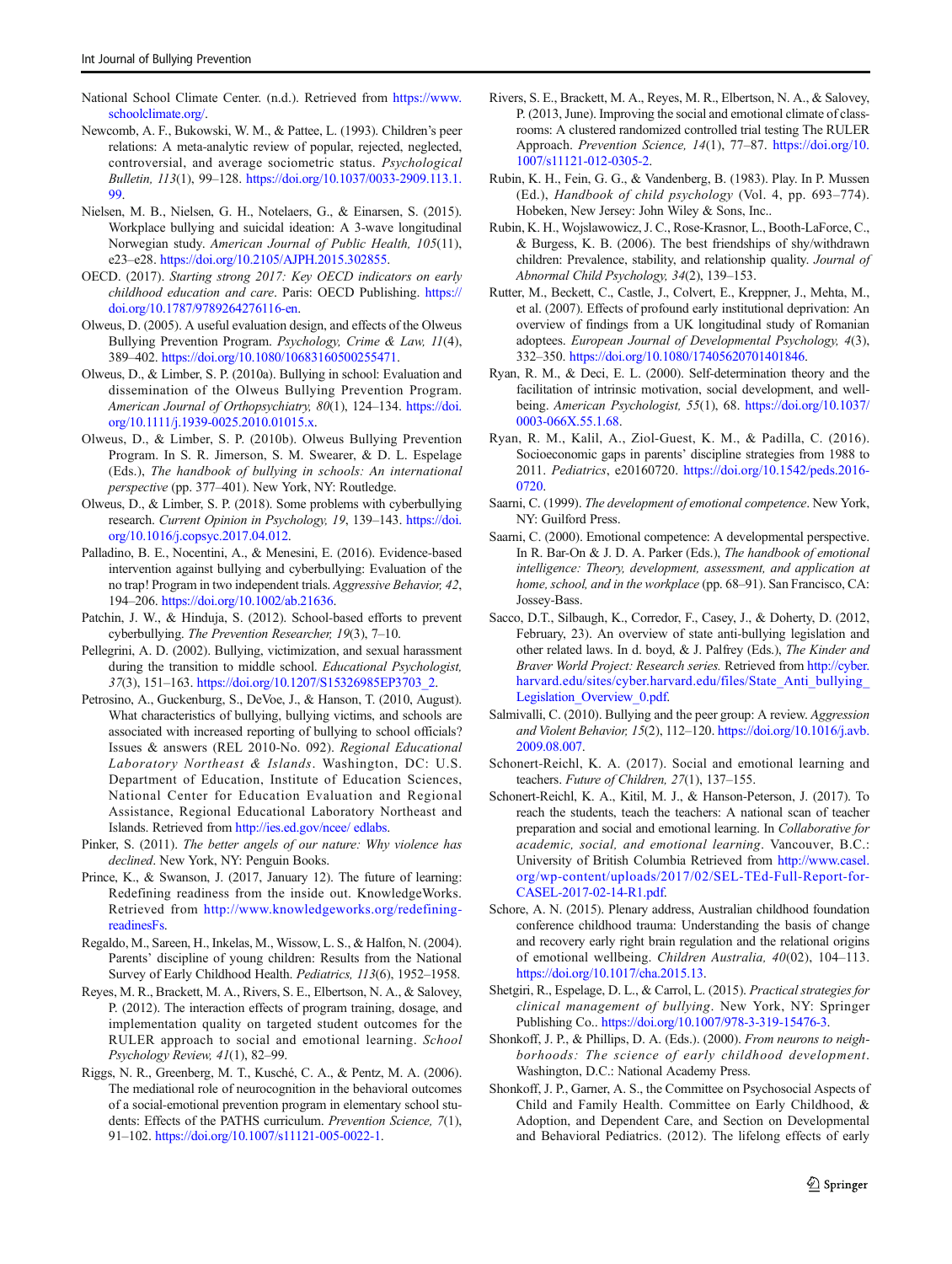<span id="page-19-0"></span>childhood adversity and toxic stress. Pediatrics, 129, e232–e246. <https://doi.org/10.1542/peds.2011-2663>.

- Simmons, D. N., Bracket, M. A., & Adler, N. (2018, June 1). Applying an equity lens to social, emotional, and academic development. The Pennsylvania State University. Retrieved from [https://www.rwjf.](https://www.rwjf.org/content/dam/farm/reports/issue_briefs/2018/rwjf446338) [org/content/dam/farm/reports/issue\\_briefs/2018/rwjf446338.](https://www.rwjf.org/content/dam/farm/reports/issue_briefs/2018/rwjf446338)
- Simon, T. R., Ikeda, R. M., Smith, E. P., Reese, L. R. E., Rabiner, D. L., Miller, S., et al. (2009). The ecological effects of universal and selective violence prevention programs for middle school students: A randomized trial. Journal of Consulting and Clinical Psychology, 77(3), 526–542. [https://doi.org/10.1037/a0014395.](https://doi.org/10.1037/a0014395)
- Smith, J. D., Schneider, B. H., Smith, P. K., & Ananiadou, K. (2004). The effectiveness of whole-school antibullying programs: A synthesis of evaluation research. School Psychology Review, 33(4), 547–560.
- Soffel, J. (2016, March 10). What are the 21st-century skills every student needs? World economic forum. Retrieved from [https://www.](https://www.weforum.org/agenda/2016/03/21st-century-skills-future-jobs-students/) [weforum.org/agenda/2016/03/21st-century-skills-future-jobs](https://www.weforum.org/agenda/2016/03/21st-century-skills-future-jobs-students/)[students/.](https://www.weforum.org/agenda/2016/03/21st-century-skills-future-jobs-students/)
- Song, S. Y., & Swearer, S. M. (2016). The cart before the horse: The challenge and promise of restorative justice consultation in schools. Journal of Educational and Psychological Consultation, 1–12. [https://doi.org/10.1080/10474412.2016.1246972.](https://doi.org/10.1080/10474412.2016.1246972)
- Sorensen, L. C., & Dodge, K. A. (2015). How does the fast track intervention prevent adverse outcomes in young adulthood? Child Development, 87(2), 429–445. <https://doi.org/10.1111/cdev.12467>.
- Spike (2015, August 26). Violence and stress in Oakland's neighborhood. Urban Strategies Council. Retrieved from [https://urbanstrategies.](https://urbanstrategies.org/violence-and-stress-in-oaklands-neighborhoods/) [org/violence-and-stress-in-oaklands-neighborhoods/](https://urbanstrategies.org/violence-and-stress-in-oaklands-neighborhoods/).
- Sroufe, L. A., Egeland, B., Carlson, E. A., & Collins, W. A. (2009). The development of the person: The Minnesota study of risk and adaptation from birth to adulthood. New York, NY: Guilford Press.
- Steinberg, L. (2014). Age of opportunity: Lessons from the new science of adolescence. New York, NY: Houghton Mifflin Harcourt.
- Stullich, S., Morgan, I., & Schak, O. (2016, July). State and local expenditures on corrections and education. U.S. Department of Education, Policy and Program Studies Service. Retrieved from [https://www2.](https://www2.ed.gov/rschstat/eval/other/expenditures-corrections-education/brief.pdf) [ed.gov/rschstat/eval/other/expenditures-corrections-education/brief.](https://www2.ed.gov/rschstat/eval/other/expenditures-corrections-education/brief.pdf) [pdf.](https://www2.ed.gov/rschstat/eval/other/expenditures-corrections-education/brief.pdf)
- Sugai, G., Horner, R., & Algozzine, B. (2011, April 19). Reducing the effectiveness of bullying behavior in schools 12. OSEP center on positive behavioral interventions and supports. Retrieved from [http://www.pbis.org/common/cms/files/pbisresources/PBIS\\_](http://www.pbis.org/common/cms/files/pbisresources/PBIS_Bullying_Behavior_Apr19_2011.pdf) [Bullying\\_Behavior\\_Apr19\\_2011.pdf](http://www.pbis.org/common/cms/files/pbisresources/PBIS_Bullying_Behavior_Apr19_2011.pdf).
- Sutton, J., Smith, P. K., & Swettenham, J. (1999). Bullying and 'theory of mind': A critique of the 'social skills deficit' view of anti-social behaviour. Social Development, 8(1), 117–127. [https://doi.org/10.](https://doi.org/10.1111/1467-9507.00083) [1111/1467-9507.00083](https://doi.org/10.1111/1467-9507.00083).
- Swearer, S. M., & Cary, P. T. (2003). Perceptions and attitudes toward bullying in middle school youth: A developmental examination across the bully/victim continuum. Journal of Applied School Psychology, 19(2), 63–79. [https://doi.org/10.1300/J008v19n02\\_05](https://doi.org/10.1300/J008v19n02_05).
- Swearer, S. M., & Doll, B. (2001). Bullying in schools: An ecological framework. Journal of Emotional Abuse, 2(2-3), 7-23. [https://doi.](https://doi.org/10.1300/J135v02n02_02) [org/10.1300/J135v02n02\\_02.](https://doi.org/10.1300/J135v02n02_02)
- Swearer, S. M., & Hymel, S. (2015). Understanding the psychology of bullying: Moving toward a social-ecological diathesis–stress model. American Psychologist, 70(4), 344–353. [https://doi.org/10.1037/](https://doi.org/10.1037/a0038929) [a0038929.](https://doi.org/10.1037/a0038929)
- Taylor, R. D., Oberle, E., Durlak, J. A., & Weissberg, R. P. (2017). Promoting positive youth development through school-based social and emotional learning interventions: A meta-analysis of follow-up effects. Child Development, 88(4), 1156–1171. [https://doi.org/10.](https://doi.org/10.1111/cdev.12864) [1111/cdev.12864.](https://doi.org/10.1111/cdev.12864)
- Teti, D. M., Cole, P. M., Cabrera, N., Goodman, S. H., & McLoyd, V. C. (2017). Supporting parents: How six decades of parenting research can inform policy and best practice. Social Policy Report, 30(5).
- Tettegah, S., & Anderson, C. J. (2007). Pre-service teachers' empathy and cognitions: Statistical analysis of text data by graphical models. Contemporary Educational Psychology, 32(1), 48–82. [https://doi.](https://doi.org/10.1016/j.cedpsych.2006.10.010) [org/10.1016/j.cedpsych.2006.10.010](https://doi.org/10.1016/j.cedpsych.2006.10.010).
- The Organisation for Economic Co-operation and Development Family Database. (2017, October, 17). CO4.4: Teenage suicides (15–19 years old). Retrieved from https://www.oecd.org/els/family/CO\_4 [4\\_Teenage-Suicide.pdf.](https://www.oecd.org/els/family/CO_4_4_Teenage-Suicide.pdf)
- Thomas, L. A., De Bellis, M. D., Graham, R., & LaBar, K. S. (2007). Development of emotional facial recognition in late childhood and adolescence. Developmental Science, 10(5), 547–558. [https://doi.](https://doi.org/10.1111/j.1467-7687.2007.00614.x) [org/10.1111/j.1467-7687.2007.00614.x.](https://doi.org/10.1111/j.1467-7687.2007.00614.x)
- Thornberg, R., & Jungert, T. (2013). Bystander behavior in bullying situations: Basic moral sensitivity, moral disengagement and defender self-efficacy. Journal of Adolescence, 36(3), 475–483. [https://doi.org/10.1016/j.adolescence.2013.02.003.](https://doi.org/10.1016/j.adolescence.2013.02.003)
- Tippett, N., & Wolke, D. (2015). Aggression between siblings: Associations with the home environment and peer bullying. Aggressive Behavior, 41(1), 14–24. [https://doi.org/10.1002/ab.](https://doi.org/10.1002/ab.21557) [21557.](https://doi.org/10.1002/ab.21557)
- Tracy, J. L., Robins, R. W., & Lagattuta, K. H. (2005). Can children recognize pride? Emotion, 5(3), 251–257. [https://doi.org/10.1037/](https://doi.org/10.1037/1528-3542.5.3.251) [1528-3542.5.3.251.](https://doi.org/10.1037/1528-3542.5.3.251)
- Ttofi, M. M., & Farrington, D. P. (2011). Effectiveness of school-based programs to reduce bullying: A systematic and meta-analytic review. Journal of Experimental Criminology, 7(1), 27-56. [https://](https://doi.org/10.1007/s11292-010-9109-1) [doi.org/10.1007/s11292-010-9109-1](https://doi.org/10.1007/s11292-010-9109-1).
- Twemlow, S. W., Fonagy, P., Sacco, F. C., & Jellinek, M. S. (2001). An innovative psychodynamically influenced approach to reduce school violence. Journal of American Academy of Child and Adolescent Psychiatry, 40(3), 377–379.
- Twemlow, S. W., Fonagy, P., Sacco, F. C., & Brethour, J. R. (2006). Teachers who bully students: A hidden trauma. International Journal of Social Psychiatry, 52(3), 187–198. [https://doi.org/10.](https://doi.org/10.1177/0020764006067234) [1177/0020764006067234.](https://doi.org/10.1177/0020764006067234)
- Twenge, J. M. (2017). IGen: Why today's super-connected kids are growing up less rebellious, more tolerant, less happy–and completely unprepared for adulthood–and what that means for the rest of us. New York, NY: Simon and Schuster.
- U. S. Department of Education (2016, November 28). 2013–2014 Civil rights data collection: A first look. Retrieved from [https://www2.ed.](https://www2.ed.gov/about/offices/list/ocr/docs/2013-14-first-look.pdf) [gov/about/offices/list/ocr/docs/2013-14-first-look.pdf](https://www2.ed.gov/about/offices/list/ocr/docs/2013-14-first-look.pdf)
- U.S. Department of Education (2001). No Child Left Behind. Retrieved from <https://www2.ed.gov/nclb/landing.jhtml>
- U.S. Department of Health and Human Services (2017a, September 8). Laws & policies. Retrieved from [https://www.stopbullying.gov/](https://www.stopbullying.gov/laws/index.html) [laws/index.html](https://www.stopbullying.gov/laws/index.html).
- U.S. Department of Health and Human Services (2017b, September 12). [StopBullying.gov.](http://stopbullying.gov) Retrieved from [https://www.stopbullying.gov.](https://www.stopbullying.gov)
- Uitto, M., Jokikokko, K., & Estola, E. (2015). Virtual special issue on teachers and emotions in teaching and teacher education (TATE) in 1985–2014. Teaching and Teacher Education, 50, 124–135. [https://](https://doi.org/10.1016/j.tate.2015.05.008) [doi.org/10.1016/j.tate.2015.05.008.](https://doi.org/10.1016/j.tate.2015.05.008)
- UNICEF Office of Research. (2013). Child well-being in rich countries: A comparative overview. In Innocenti report Card 11. Florence: UNICEF Office of Research Retrieved from [https://www.unicef](https://www.unicef-irc.org/publications/pdf/rc11_eng.pdf)[irc.org/publications/pdf/rc11\\_eng.pdf.](https://www.unicef-irc.org/publications/pdf/rc11_eng.pdf)
- Vaughn, B. E., Vollenweider, M., Bost, K. K., Azria-Evans, M. R., & Snider, J. B. (2003). Negative interactions and social competence for preschool children in two samples: Reconsidering the interpretation of aggressive behavior for young children. Merrill-Palmer Quarterly, 49(3), 245–278. <https://doi.org/10.1353/mpq.2003.0017>.
- Vreeman, R. C., & Carroll, A. E. (2007). A systematic review of schoolbased interventions to prevent bullying. Archives of Pediatrics & Adolescent Medicine, 161(1), 78–88. [https://doi.org/10.1001/](https://doi.org/10.1001/archpedi.161.1.78) [archpedi.161.1.78](https://doi.org/10.1001/archpedi.161.1.78).